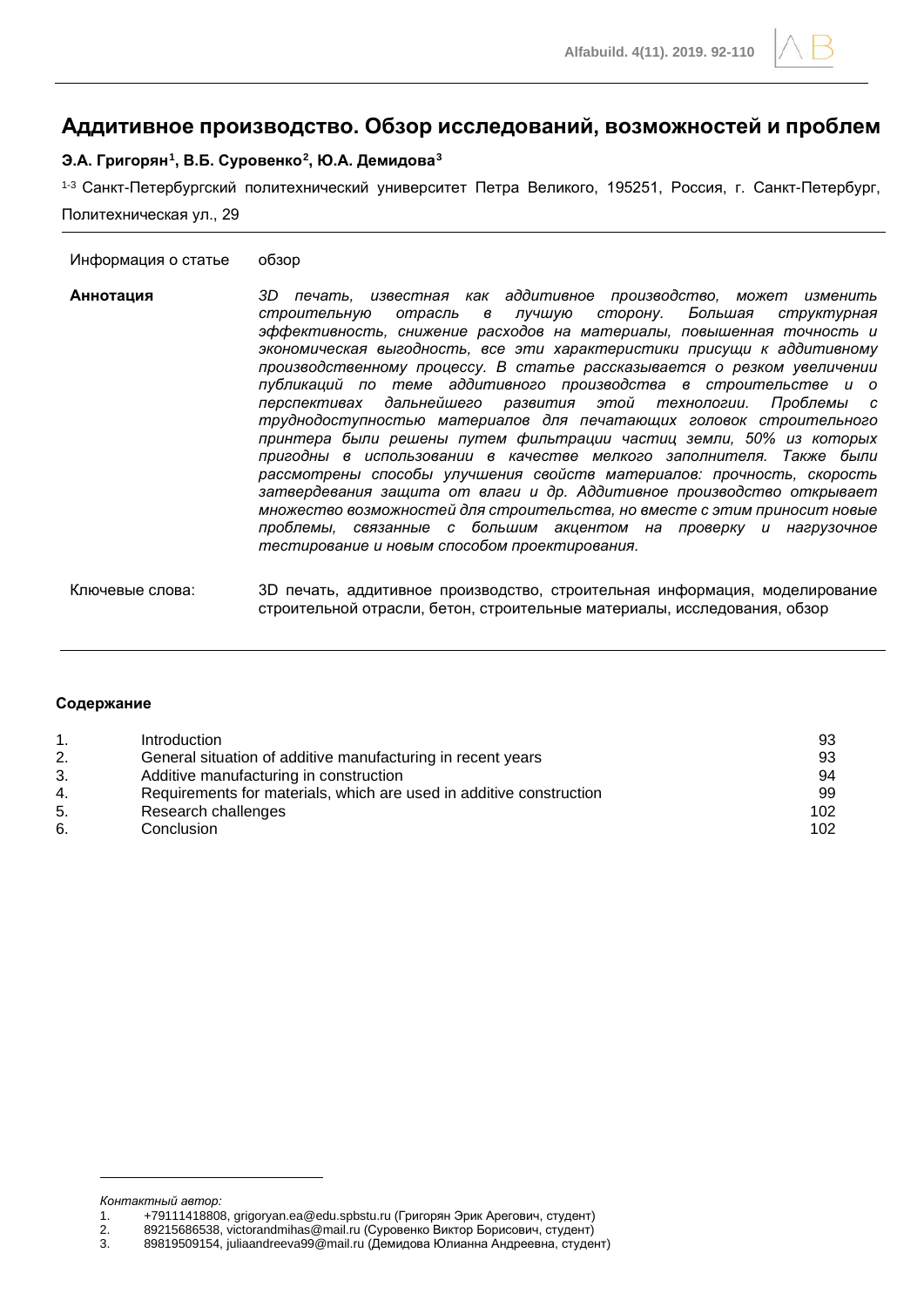

The construction sector plays one of the most important role in the economy of any country. According to a report which published by the World Economic Forum, the construction industry currently accounts for more than 6% of global GDP [1] and is expected to reach more than 14.5% by 2030 [2]. Construction is a strategically important sector for the Russian and European economies due to the participation of a wide range of stakeholders and companies that can provide more than 18 million jobs [3]. A 1% increase in labor productivity around the world can save about \$ 100 billion a year in costs [4], which in the long run can contribute to the country's sustainable development [5-7]. Worldwide, more than 200,000 people move to urban areas per day, where they need affordable, sustainable housing and infrastructure [1]. Nevertheless, still relying on traditional methods the perceived image of the construction sector is mainly low-tech, which characterized by poor efficiency, low productivity and unstable build quality [8-11].

For example, Gartner [12] is one of the world's leading companies in the field of information technology, which has named 3D printing as "a rare example of one technology, which in itself has become truly large-scale and destructive," as well as one of the new technological trends, which are believed by employees, which will significantly affect the construction business in the 2020s. Other industrial sectors, such as the automotive, aeronautics and aerospace industries have already undergone radical changes in the process of introducing digital technologies to improve quality and productivity [17–20]. Metal structural sections and connecting nodes have been built with the help of additive processes. A pedestrian bridge has been built using this technology (fig. 5). According to a survey conducted by Roland Berger, 93% of construction stakeholders agree that digitization will affect every process but less than 6% of construction companies can fully afford digital planning tools [16], because of too long payback periods.

The contouring method is focused on the speed and productivity of printing, therefore, it is a kind of low-resolution printer, which is most often used as the most optimal method and which experts seek to develop further for mass production and construction [21], because of the high printing speed, certain limitations on the strength of the material and the shapes are associated with this method [22].

Additive manufacturing processes based on solid materials include the layered assembly of material in solid form, which takes a lot of time to build. The connection between different layers is achieved using a number of different methods, such as the use of glue-like material [23, 24] or, for example, weaving [13]. Masonry is probably one of the oldest additive building processes based on solid materials [25]. Building a brick wall using mortar for bonding layers was an additive manufacturing process before the development of 3D printers.

The review contains an analysis of the main additive manufacturing technologies that developed for construction in developing countries, subject to the need for maximum use of local materials for the construction of buildings and structures.

The purpose of this study is to identify important problems that limit the introduction of robotics in the construction industry and find the most suitable devices and materials for additive production of all available and proposed at the moment. To achieve these goals, a literature review was given on the types of robotics that perform work by various methods and existing materials that have the necessary conditions and ease of use. Later, a quantitative analysis was given to determine the optimal raw materials and the necessary robotics for implementation in the construction industry.1

## 2. General situation of additive manufacturing in recent years

Over the past few years, there has been a rapid increase in scientific publications related to terms such as 3Dprinter and Additive manufacturing. Charts 1 and 2 show how many publications were found at the request of Construction 3D-printer and Additive manufacturing. This study is based on a cartographic study, which is intended to carry out an objective and more accurate selection of literary sources related to the topic under consideration. The search for the keywords shown in the graphs was carried out in ScienceDirect. According to the graphs, we can conclude that over the past 10 years interest in additive processes has grown more than 10 times, the calculation was performed taking into account the increasing popularity of the magazine.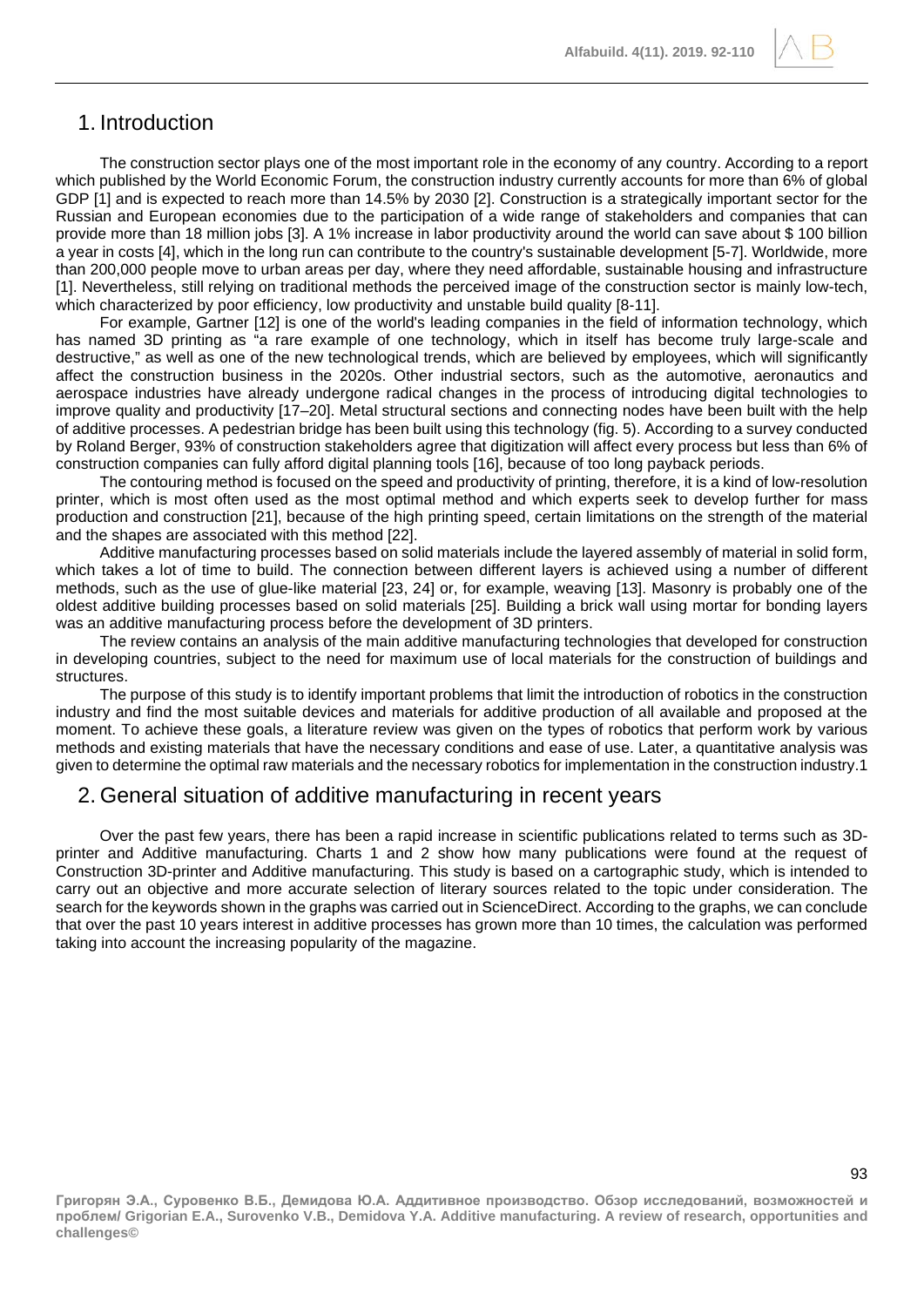

Figure 1. Graphics 1a, 1b, 1c. Keywords used for the initial search.

Petersen et al. [26] describe how to conduct systematic cartographic research using software development and their proposed structure. Later it was implemented in other areas [27]. This study uses similar methods. Searches for the described search method were performed in 3 scientific bases: Scopus, Direct Science and Engineering Village. Searches in only 3 scientific bases do not indicate the absolute accuracy of the studies, but by similar growth indicators you can average the results among other well-known scientific bases. The main keywords used to search for articles set out on graphics 1a, 1b, 1s. The selection was made on August 26th and presented the following results:

- Scopus have 974 publications
- Direct Science have 730 publications
- Engineering Village have 769 publications

12 publications from academic sources and more than 72 web pages were also included in the results of research. All identified keywords were combined in order to develop a high level of understanding of the field of additive production in relation to the construction industry.

Given the fact that robotic and automated systems in the construction field have been developed since the 1960s [28], this technology still has a large number of drawbacks. The development of technology in this industry is limited by the complexity, scale and technology of construction. Research is not enough to address these factors. In [29] all the frameworks that affect the introduction of additive production in Mailazia and Japan were investigated in detail. The complexity of implementation, in addition to all, is also affected by the absence of most studies in the literature [30]. The authors emphasize that despite all the prospects for automation of the construction process, subject-oriented tasks have not been studied yet.

## 3. Additive manufacturing in construction

Additive Manufacturing (AM), according to the American Society for Testing Materials, is "the process of combining materials to create objects from three-dimensional model data, usually layer by layer, as opposed to subtractive manufacturing methodologies such as traditional machining." At present, the production technologies for toys and furniture, the automotive and aerospace industries, which are also undergoing changes, are becoming more and more productive [31, 32]. The increasing industrial use of AM processes is due to their unique characteristics [33- 36], such as: a computer model is first formed using the CAD system (surface model), being mosaic and reformatted to the standard STL format, which is later cut into several cross sections, after of this, all parts are sent to the AM system [35,37-40]. The model in the CAD program must be a three-dimensional solid using the solid-state model (CSG) or the boundary representation (B-Rep). The STL file format is easy to create, but has some problems associated with its size and numerical accuracy [41]. It is also impossible to control the properties of the material, therefore, the manufacture of multi-material components requires the use of several STL files (Fig. 1), which is an important drawback and greatly complicates the task, since AM has a high potential for obtaining functionally graded structures.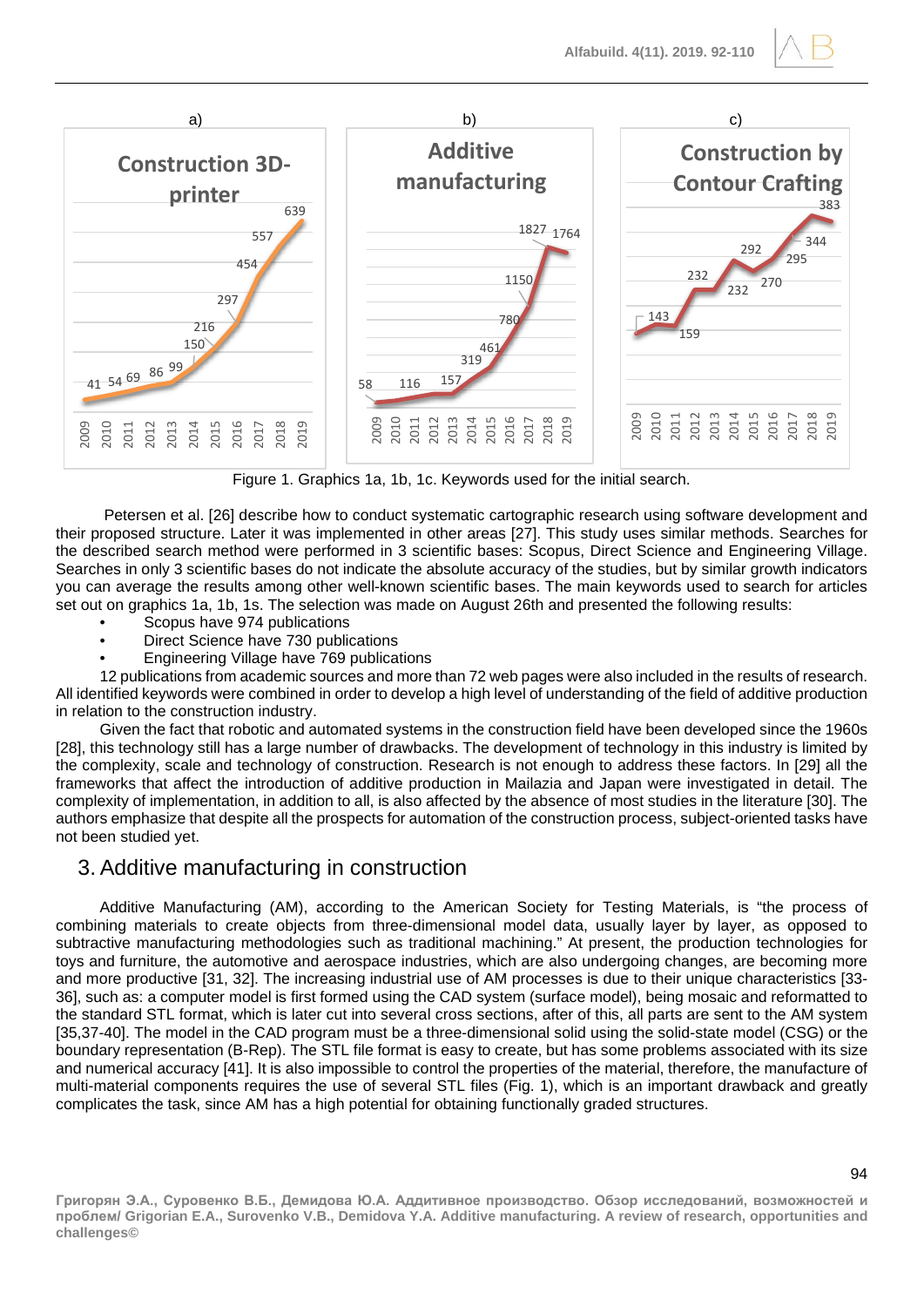



Fig. 1. STL files for multi-material components.

Presentation of these materials requires both geometric modeling and material modeling [42, 43]. Modeling heterogeneous objects includes manifold solids, non-manifold solids, r-sets, s-sets, selective geometric complex (CGC), constructive irregular geometry (CNRG) and discrete representations [43–47]. To solve this drawback, several generalized methods were proposed, including a common layer interface (CLI), an ASCII layer exchange format (sheet) and a piece format (SLC) [48-50]. The creation process can be controlled on the basis of vectors (movement in straight lines; curves close to segments) or a raster (individual points, like a monotonous raster image). Due to the uniqueness of each technology and the type of materials and the size of the building elements, the AM processes used in the construction sector are in most cases extrusion and bonding inkjet processes for off-site and local applications, including the manufacture of modern building elements, houses or structural repairs. In other words, such processes are called contouring processes.

Contour Crafting is an additive manufacturing technology that is controlled by computer programs to use the capabilities of surface formation and create smooth and accurate flat and free surfaces [51], which in the future will allow robots to cope not only with the masonry itself, but also with the form of the solution (connecting material), which should be even and smooth. An important feature of this method is the use of two machines designed for mashing, which operate as two continuous flat surfaces. They were created with the aim of creating surfaces on the fabricated object, which are extremely smooth and accurate [51]. This process is one of the first AM methods proposed for the construction industry, which was developed by Khoshnevis [54]. This technology of deposition of several materials combines the processes of extrusion and filling [51, 52]. The contouring process was used to extrude concrete materials through a 3D printhead mounted on an overhead crane [52]. Support structures create overhangs, and the surface roughness of printed structures becomes smooth without the need for a spatula or other leveling tools. The method of contour crafting was applied in practice by building small-scale structures and walls of the case [54] and successfully manufactured wall elements more than 2 m high with a width of approximately 13.5 cm at a speed of 1 square meter per hour [53.55–57].

There are other methods similar to contour crafting for commercial or academic purposes developed by various companies or research groups, such as TotalKustom (USA) [58], CONPrint3D (Germany) [60], BetAbram (Slovakia) [59], HuaShang Tengda (China) [61], China State Construction Engineering Corporation [62], Specavia (Russia) [63] and ICON (USA) [64]. Some examples of buildings using AM are shown in Figures 2-5.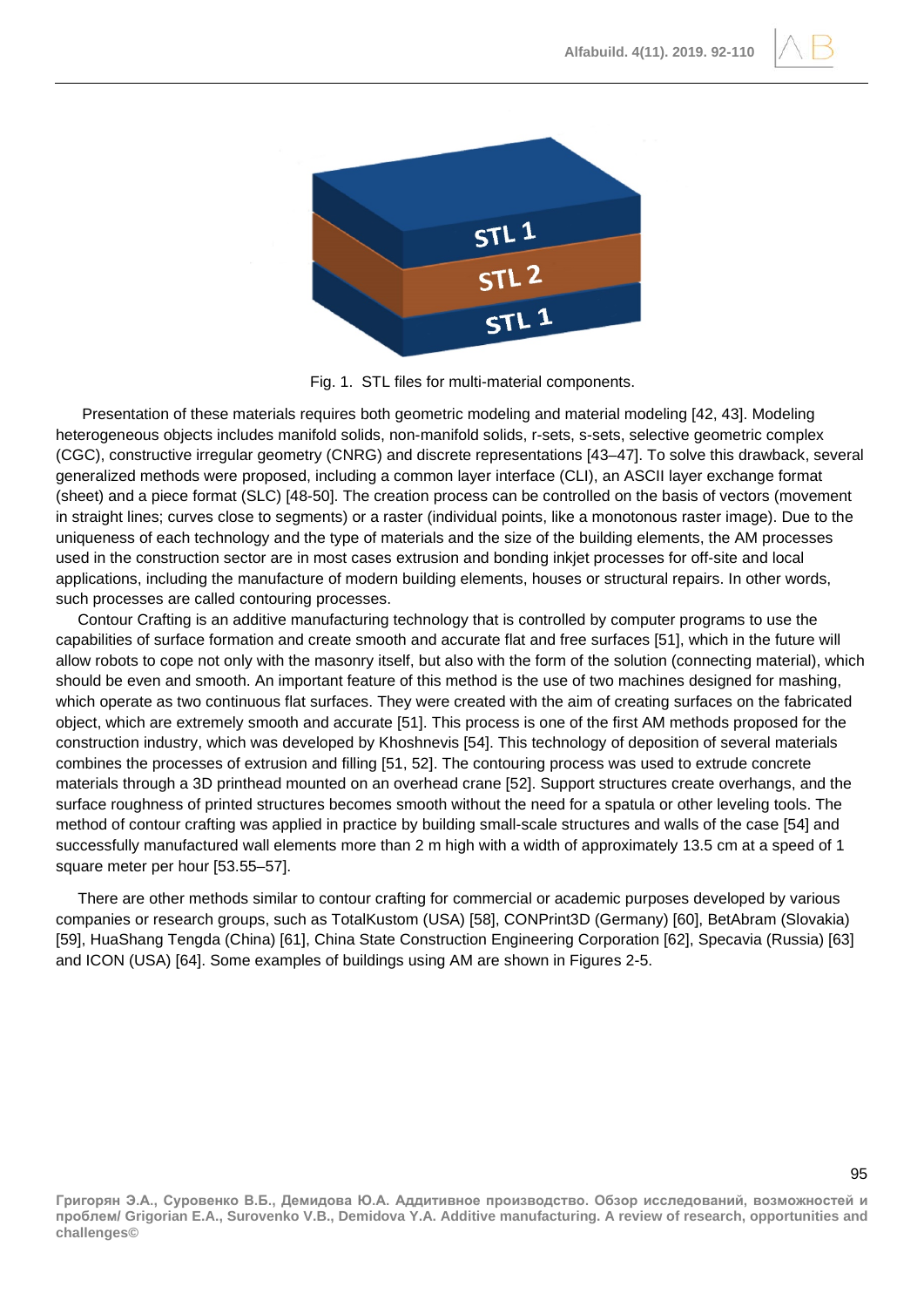



Fig. 2. 3D printed office in Dubai [65]



Fig. 3. The Europe Building (The Netherlands) [66]



Fig. 4. Apis Cor 3D printed house [67]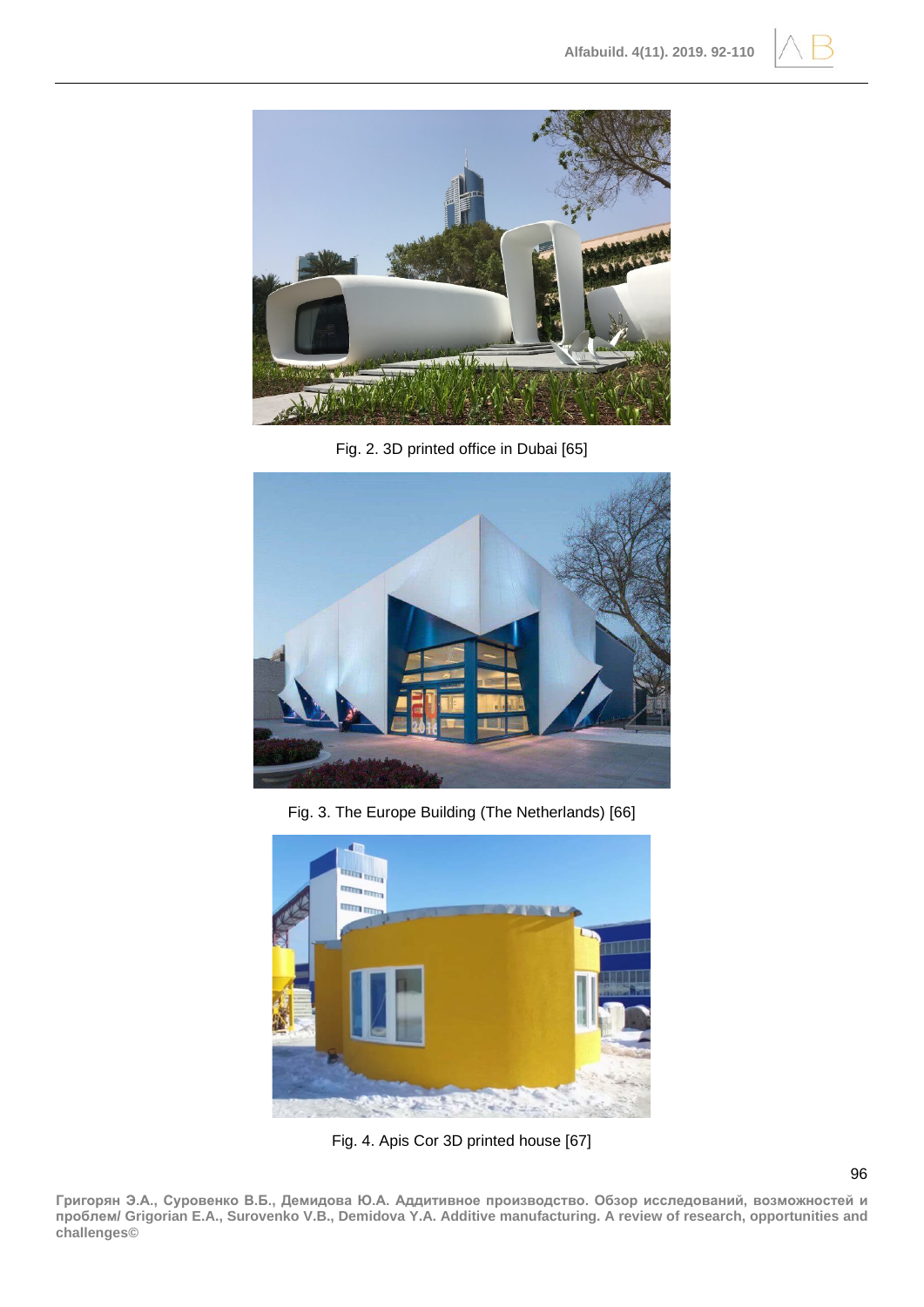



Fig. 5. Pedestrian bridge. 3D-Shape technology [68]

One of the most important features of contour crafting is the ability to create various shapes. For example, Bosscher et al. [69] proposed a contoured craft platform with the ability to move, driven by a robot suspended on a cable. A system called Cable-Suspended Contour-Crafting (C4) Robot includes extrusion technology for laying concrete balls, as well as computer-controlled spatulas for forming balls as they are laid. The system uses cable robots, which are relatively inexpensive easily transported, also disassembled and reassembled. The authors indicated that this system was created in order to build large structures with lower costs and greater ease of use (see Fig. 6, 7). The C4 robot consists of a rigid frame and an end effector suspended on twelve cables, grouped into four upper and eight lower cables. The lower ones are further divided into four pairs of parallel cables. The cable arrangement was obtained from a cable robot developed by the first two authors [70].



Fig. 6. The contour crafting Cartesian robot

Craveiro et al. [71-77] studied the concept of screw / auxiliary printheads for creating concrete, clay and multicomponent structures. First, a system was developed called Rapid Construction, which included a building platform, a linear displacement system and two extrusion heads, each with a screw design that allows processing of various materials. The controller can control 4 axes (3 axes with linear x-y-z movement and rotation of the extrusion head), controlling its movement through each encoder (see Fig. 8, 9). The first extrusion head is capable of producing contour tracks, that smooth the material on the side surfaces through parallel guide vanes. The second head used to create composite meshes has neither freedom of rotation nor side guides.

97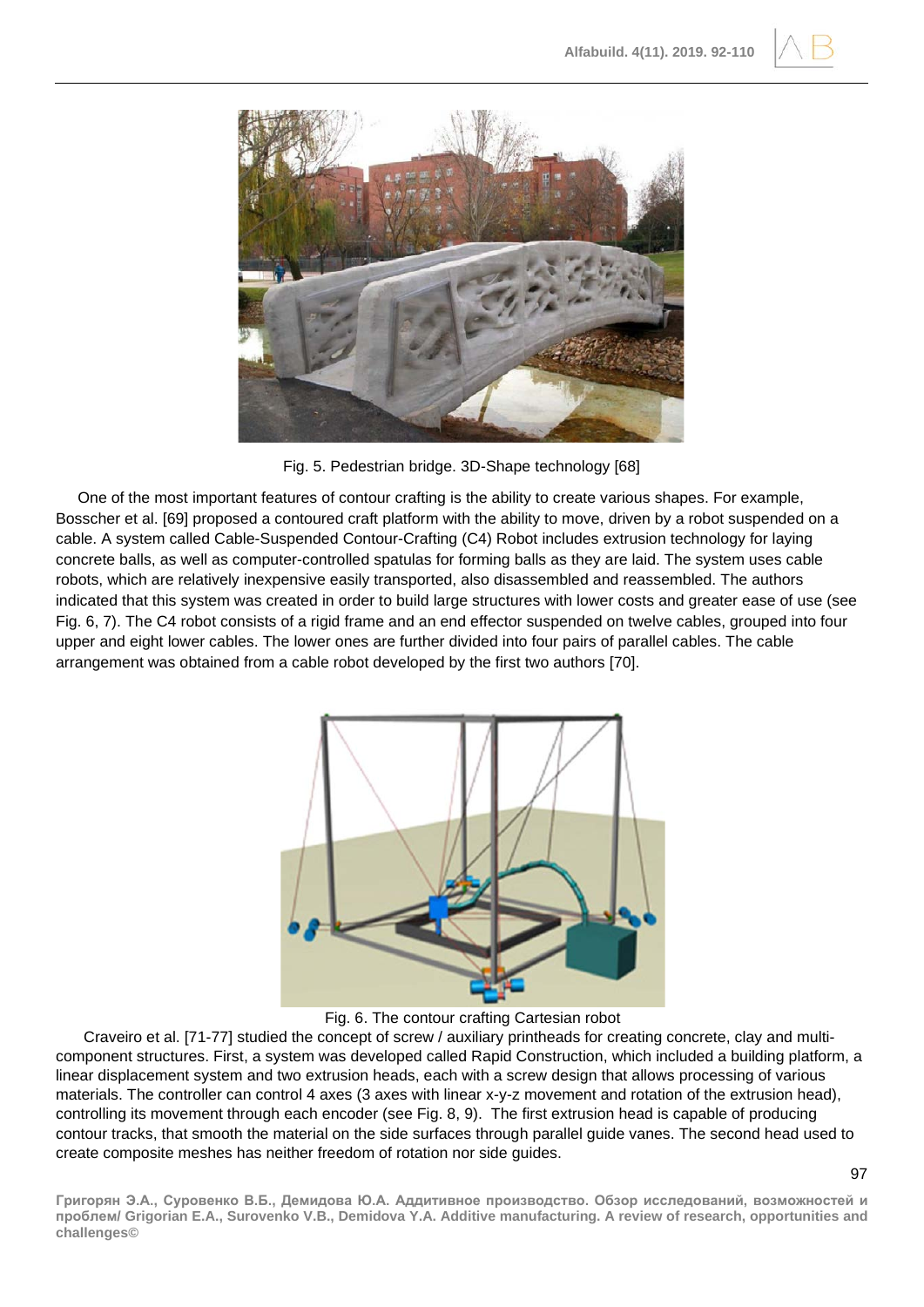



Fig. 8. Representation of the automatic building system



Fig. 9. Equipment for the automatic construction of contour paths.

Perrot et al. [78] suggested using a 3D printer from a combination of a 6-axis industrial robot with a load capacity of 195 kg and an electric pump from TPS Giema, capable of creating a pressure of 20 bar at a flow rate of 40 liters per minute, which is necessary for applying the solution and render. A flexible pipe connects the pump to the robot. In the course of research, the authors tested 2 extruder matrices, one of which was a circular cross-section with a diameter of 35 mm and the other had a rectangular cross-section with an aspect ratio of 21X40 mm2 (Fig. 9). The printer was able to print an object, the volume of which was equal to 1 cubic meter. The layer height of this design was limited by the properties of the solution, which was used as raw earth coming from France. This soil was a mixture of quartz, kaolinite, illite and smectite. This soil has excellent ductility index - 21 with a yield strength of 48% and a ductility limit of 27%. Particle distribution took place over particles with sizes less than 10 lm, which for this soil amounted to approximately 60% of all particles. In addition, the amount of sand and gravel was limited (less than 80% of the random packing fraction [79]) in order to avoid frictional behavior and ensure pumpability. An electromagnetic valve was also added to the matrix, which blocks the passage of the solution when the device is turned off. After printing, the samples were able to withstand a temperature of 20 degrees and a humidity of about 50%.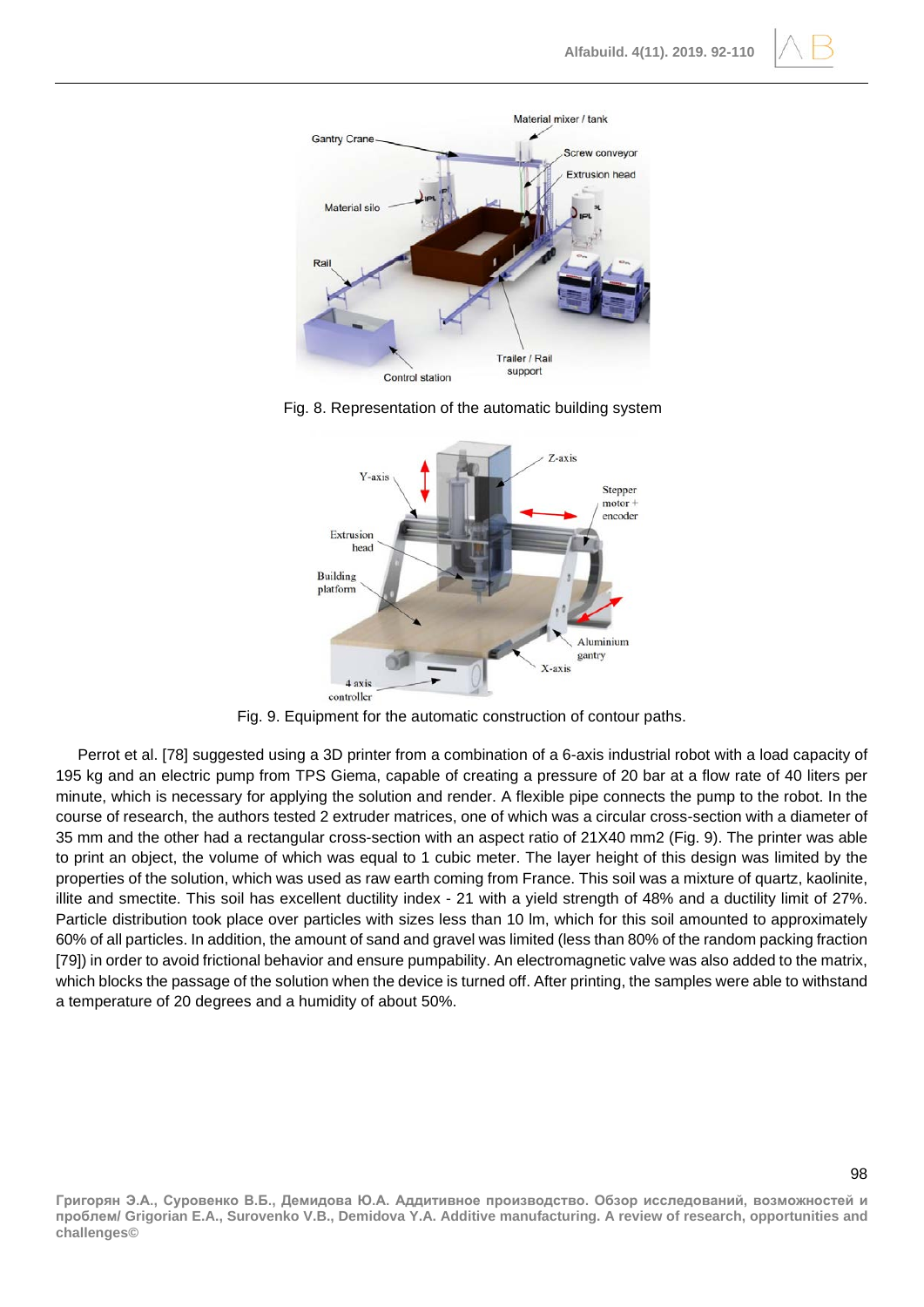



Fig. 9. 3D printer for earth-based material.

## 4. Requirements for materials, which are used in additive construction

#### Т

The requirement for the 3D printing process in terms of material properties can be considered as follows; the raw materials should have a controlled and flexible installation time, a certain level of workability and fluidity to allow the material to flow through the print head, have a proper connection between the different layers (this connection should be uniform in all directions) and high strength in the early stages of filling to ensure maintaining its own weight and the weight of the layers superimposed on top, since in the printing process the lower layers will have to take a load on the entire height of the wall in 2-3 hours.

Over the past 100 years, cement has been considered as the main raw material for construction. The cement used is mainly one of 3 main types: ordinary Portland cement (OPC), calcium aluminate cement (CAC) and sulfate aluminate cement (SAC). Each of the 3 types has different characteristics and different applications. OPC is the most used cement material, which is used as a traditional mortar due to its low cost, high strength and easy availability. The other 2 types provide shorter installation times with high early strength, which makes them more suitable for some engineering tasks, such as high-temperature applications and quick repairs in emergency situations [22, 80-82]. Calcium-aluminum cement was excluded due to its lower final strength [83].

Z. Jianchao et al [22] studied and compared setting time (start and end), machinability and durability of CAC and SAC, as well as mechanical compressive and bending strengths. Such comparisons made it possible to determine the applicability of the material in additive manufacturing processes (see table 1).

| Varieties | Normal<br>consistency | Setting time/ min  |                  | The stability of | Compressive<br>strength /MPa |      | Flexural strength<br>/MPa |     |
|-----------|-----------------------|--------------------|------------------|------------------|------------------------------|------|---------------------------|-----|
|           | /%                    | Initial<br>setting | Final<br>setting |                  | 3d                           | 28d  | 3d                        | 28d |
| SAC.      | 27.9                  | 45                 | 73               | Qualified        | 47.6                         | 55.7 | 7.7                       | 8.6 |
| OPC       | 28.1                  | 183                | 237              | Qualified        | 28.4                         | 52.5 | 5.3                       | 8.1 |

Table 1. Physical and mechanical properties for the samples.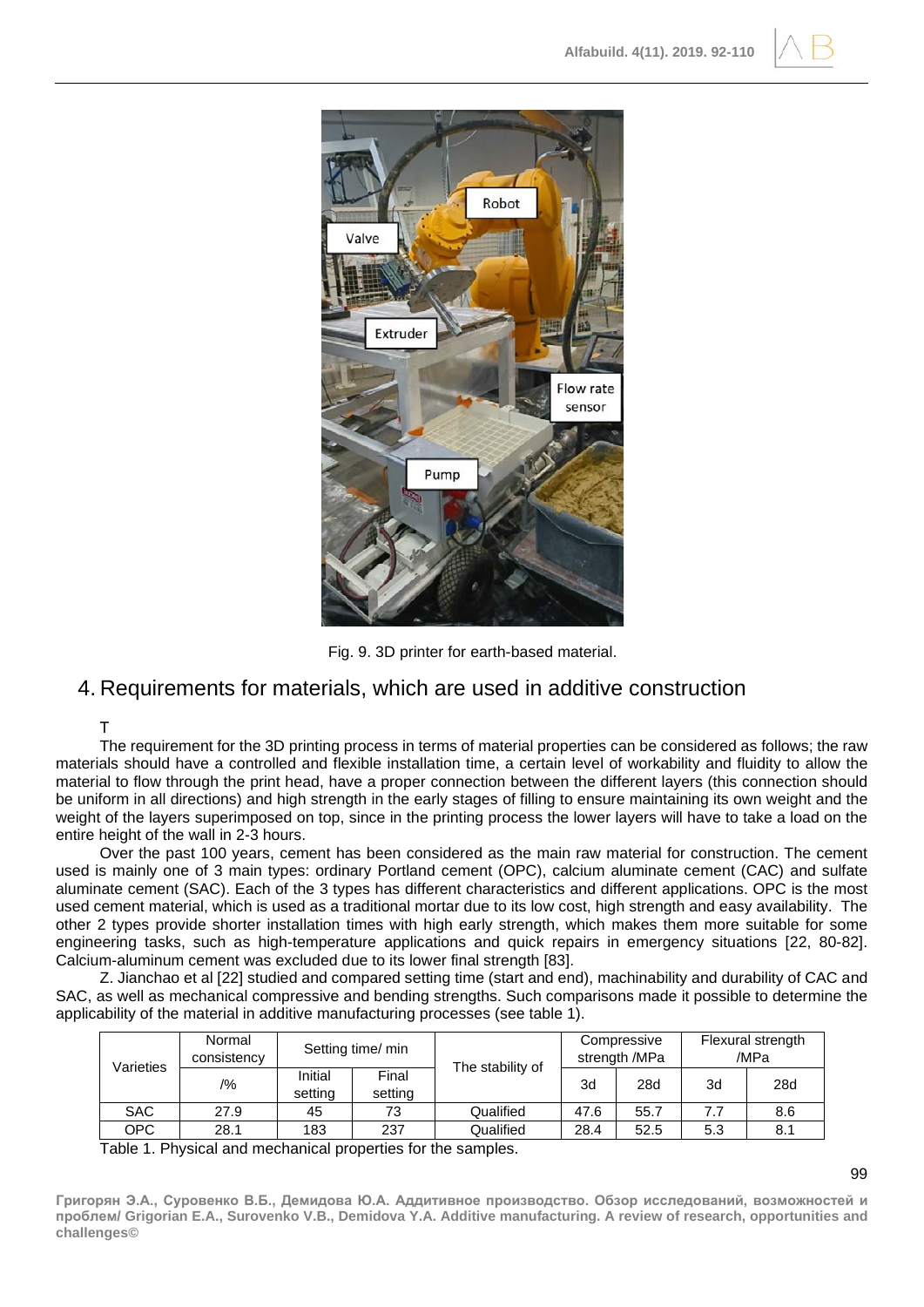During the study, the material was submitted through an electric pump, high pressure pipe and nozzle. The minimum diameter in this design is 50 mm. Based on this, the maximum particle size of the solution cannot exceed 5 mm. Numerous experiments have shown that very fine sand, which corresponds to 20-40 or 40-70 quartz sand, is more suitable raw material. Such material is widely available in the regions of the Middle East. This location allows you to get raw materials in large quantities only for the countries of the Middle East, which will complicate the task for countries that are beyond its borders.

The maximum strength of concrete used in multi-storey buildings since 1980 increased from 40 MPa to 130 MPa or more. The strength of concrete is first of all the properties and functions of the gaps between the fine aggregate, which must be filled with a hydration product. In our case, this product is the right amount of water (the ratio of water to cement). The minimum amount of water that can be added to the solution is limited by the need to have workable concrete that can be compacted. To achieve higher concrete strength, only these components are not enough. Chemical additives that improve the fluidity of concrete, plasticizers and superplasticizers are crucial in increasing the strength of concrete [84]. The first generations of cement dispersants were based on natural products. Their disadvantage was poor control over the chemical structure. An important innovation of recent years has been the introduction of plasticizers and superplasticizers based on polycarboxylate ether (PCE). The structure of polymers based on PCE is a comb with a backbone and side branches (see Fig. 10). By changing the length of the chain skeleton, lateral branches and their density, it is possible to increase adhesion, machinability, retention and final strength [85].



Fig. 10. Illustration of the molecular structure of comb-type copolymers

Productivity can be changed in relation to specific properties such as workability, retention, adhesion, and rate of strength development by manipulating the relative lengths of the chain frame and the side branches and the density of the side branches.

Productivity can be changed in relation to specific properties such as workability, retention, adhesion, and rate of strength development by manipulating the relative lengths of the chain frame and the side branches and the density of the side branches.

L.K. Scrivener et. al. [84] proposed the introduction of silica fume. The peculiarity of the additive is due to its small particle size (10-100 times smaller than cement grains), which allows it to fill the space between the grains, increasing the density of concrete. Small particles literally fill the space that remains between the larger ones. However, in concrete made with such a sealing device, particles cannot move, thereby losing fluidity [87].

The distance between the particles (fine aggregate) should be such that the particles do not have the ability to contact each other. Therefore, the authors proposed to increase the proportion of silica to combine high compactness and good workability (Fig. 11a) [86].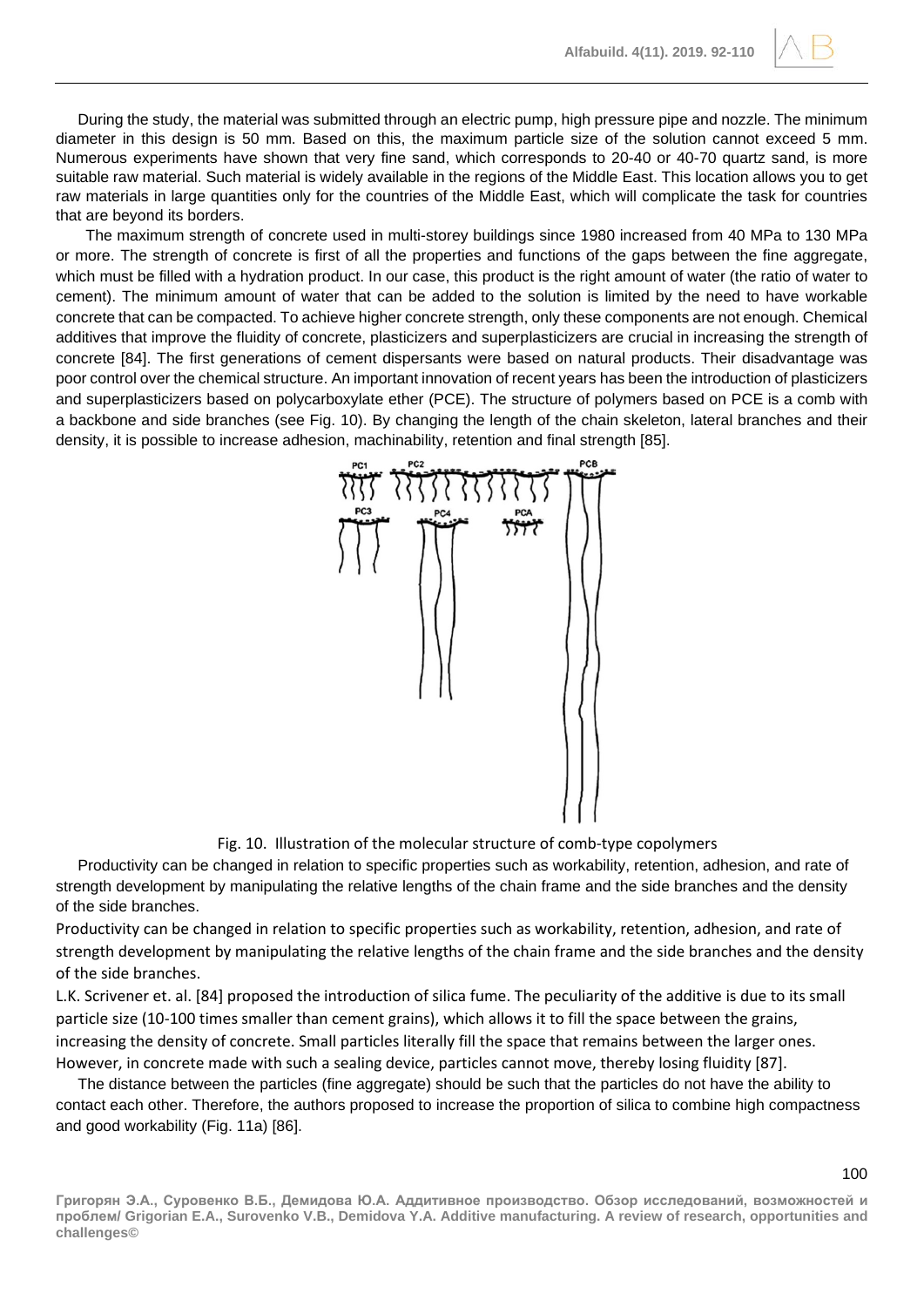



Fig. 11. Schematic model of filling space with small particles

On the microstructure side, the ability of a typical cement material to form bonds and exhibit a yield strength at rest arises from its ability to flocculate between cement grains in its structure formed by cement grains [87]. The following properties apply to cement products:

- After mixing, the cement particles are dispersed
- Cement particles flocculate and form a network by acting colloidal attractive forces. The material continues to rebuild for 2-3 minutes until the configuration of the interacting network of particles is achieved. See fig. 12.



Fig. 12. Network(s) of interacting cement particles along with yield stress evolution and target requirements. h0 is the layer thickness [87]. H is the final object height. S is the contour length. V is the nozzle velocity. ρ is the printed material density.

- In the network of particles, hydrates concurrently with floriculation, despite the fact that the material is at rest. The bond between cement particles is enhanced. As a result, on a macroscopic scale, the modulus of elasticity increases.
- Later, a structuring phase occurs (an increase in the number of hydrated bridges between percolitic cement particles). It can be noted that this reaction creates primary hydration bonds between particles that are not so resistant to shift. They have much less strength than new bonds that appear spontaneously until the stock of the chemical is exhausted.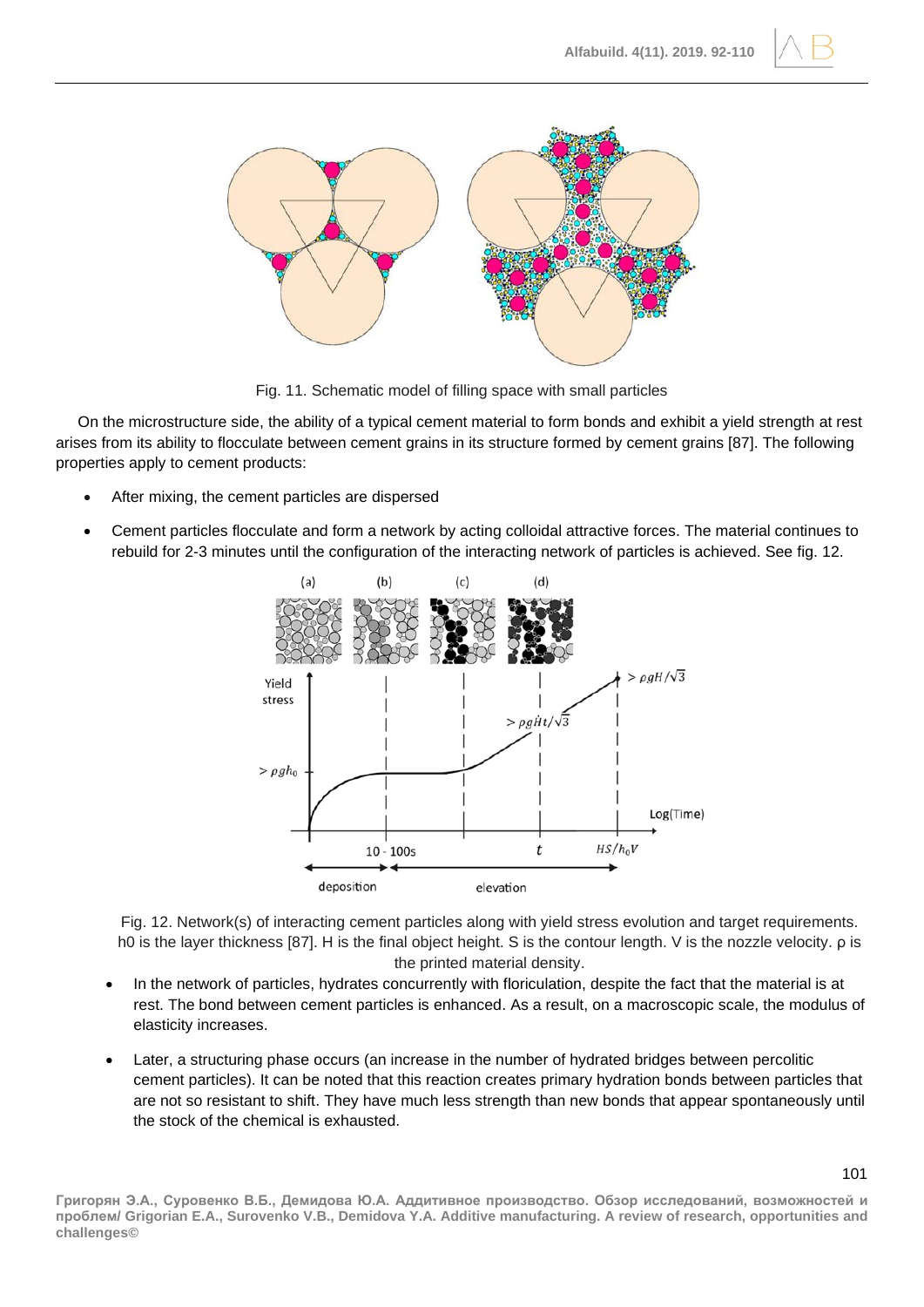Most printed materials are based on the acceleration and intensification of flocculation through the use of flocculants and nanoparticles or by enhancing the chemical reaction.

F. Craveiro et. Al [88] suggest, that the properties of concrete can be enhanced either by adjusting the waterbinder ratio (cement, fly ash, silica smoke), or by changing the amount and size of additives such as river sand [89], recycled glass [90], or cork [91]. The authors also write that fibers play an important role in the stability of compounds. For construction, the following types of fibers are usually used: linen [92], copper [93], carbon [94], glass [95], steel [96] and polypropylene (PP) [97].

## 5. Research challenges

In this study, it was considered in which category 3D printing technologies can be successfully applied to the construction of large-scale structures. A systematic cartographic study was later carried out to select publications relevant to the review with a set of criteria. In the process of searching for the necessary publications, the exact number of publications over the past few years has been obtained. After selecting the right material, the additive manufacturing process system was investigated and all the most developed technologies were identified, it was also found that AM has a rapid growth rate in the construction industry, although it lags behind many other areas in terms of implemented technologies and automation.

The extrusion or spraying processes of the binder have been adapted for printing building elements. Additive manufacturing can transform the whole concept of construction and allow engineers and architects to create more complex shapes. All this is possible thanks to the system of extrusion processes. The problem of this method of production is the difficulty of reproducing the work directly on the construction site. All of the above AM technologies are able to work only in specially designated and equipped places. Despite the fact that over the past 10 years, 3D printing technology has reached a whole new level, there is still not enough research in construction that could increase the strength of concrete supplied by the robot, and its mobility. When viewed from the manufacturing side, key challenges include:

- The printing time should be shortened to avoid premature drying of the solution and blocking its supply. This problem can be solved by using two print heads, but in this case they should not interfere with each other.
- The deposition process should be less than the critical limit to ensure good interlayer adhesion, as long as the lower layers will acquire sufficient strength to withstand the upper.
- The print flow of the solution must start and end exactly on time, i.e. be controlled without excess, so that the material is evenly applied over the entire surface of the object.
- In the printing process should be carried out finishing work, as most modern technologies print roughly.
- the printer's human feedback needs to be improved to adjust the appearance of the printed part in a timely manner, thereby improving its quality.

## 6. Conclusion

Currently, in developing countries, the most suitable robot capable of performing additive manufacturing processes is a 6-axis robot, proposed by Perrot et al. [78], which is capable of printing objects using earth. This greatly eases the problem with the inaccessibility of the material components for printing and their cost. Its major problem is poor mobility. The printer is not able to move on untreated areas, all work is carried out in the room allocated for it.

The last section discussed the material requirements used in additive manufacturing processes. As it turned out, the development of new building materials for AM requires more research in terms of their testing and properties, as well as standardization of construction methods. The raw materials used in additive construction are very rarely characterized in accordance with the specified requirements, such as fire resistance, thermal properties or durability. Thus, it is necessary to study in more detail the possibility of potentially improving the properties of building materials. After the study, it turned out that there is no single optimal system for the use of a certain material in countries that do not have the ability to acquire expensive resources, instead there is a set of solutions, each of which is considered on the basis of such criteria as the type of object that should be produced using AM, the place where the process of creation should take place, the Assembly technology and so on. Each object requires a corresponding material. However, these references are almost always made in terms of end-user benefits, as opposed to a research perspective. Economic efficiency and current technological constraints are key criteria for assessing its future potential.

Gaps in research lead to the following recommendations for further publications on the topic

• Development of innovative processes based on solid and liquid materials for additive construction.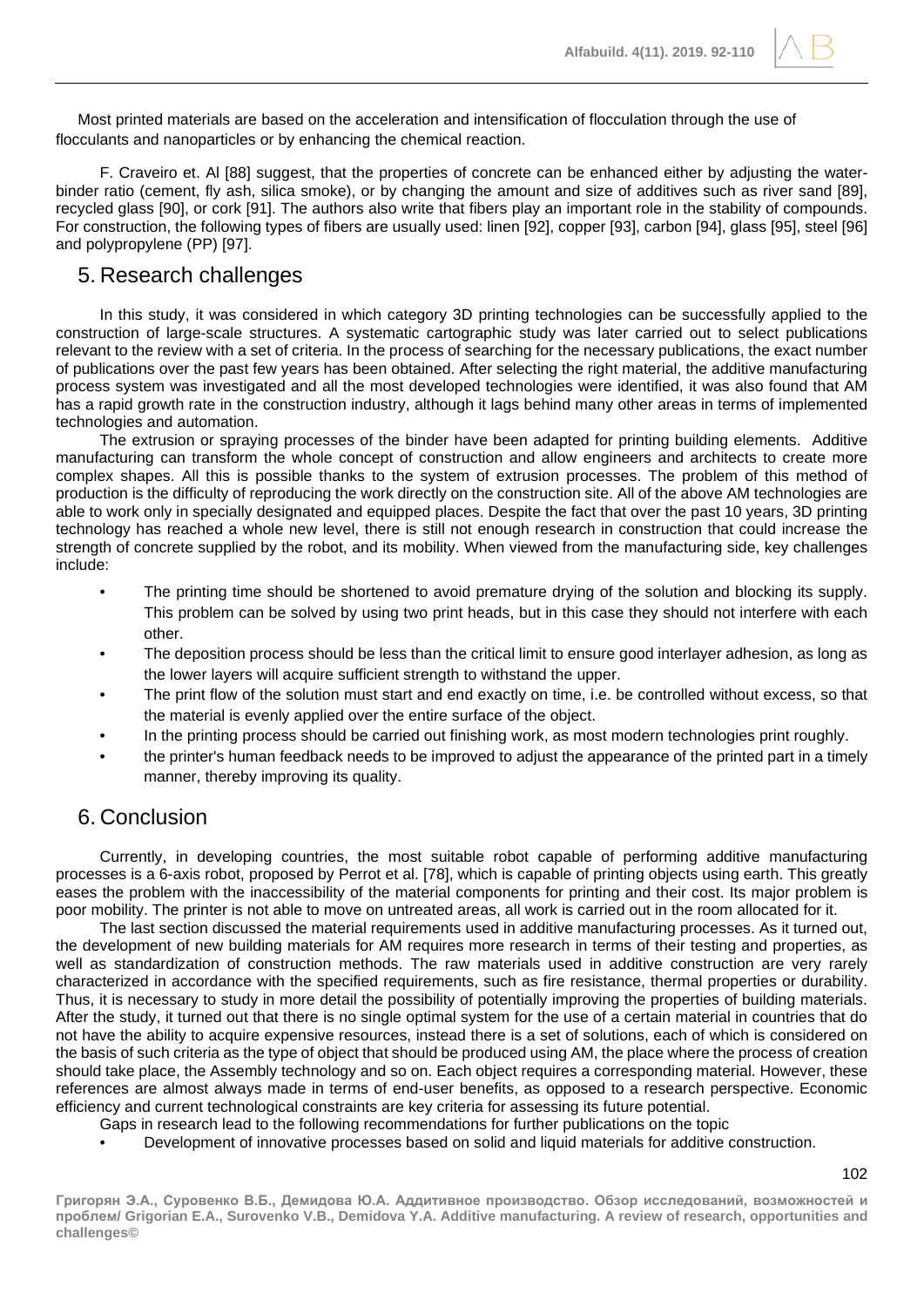**Alfabuild. 4(11). 2019. 92-110**

• Study of additive manufacturing processes for heterogeneous materials in order to facilitate the production of universal materials.

• Development of the project to accurately assess the large potential of AM taking into account various performance indicators: cost, quality, safety and construction time.

In conclusion, it should be noted that AM can have a positive impact on the construction industry if accepted by stakeholders in construction. But it must be understood that economic efficiency and current technological constraints are key criteria for assessing its future potential.

#### **Литература References**

- [1]. World Economic Forum, Shaping the future of construction - future scenarios and implications for the industry, World Economic Forum, Geneva, Switzerland, http://www3.weforum.org/docs/Future\_Scenarios\_Implica tions\_Industry\_report\_ 2018.pdf, (2018). Accessed date: 8 August 2018.
- [2]. Global Construction Perspectives and Oxford Economics, A Global Forecast for the Construction Industry by 2030, Global Construction Perspectives and Oxford Economics, London, UK, 2015 (ISBN 978-0-9564207-9-4).
- [3]. European Commission. The European construction<br>sector: A global partner, 2016 sector: A global partner, https://ec.europa.eu/docsroom/documents/15866/attach ments/1/translations/ en/renditions/native Accessed date: 8 August 2018.
- [4]. World Economic Forum, Shaping the future of construction - a breakthrough in mindset and technology, World Economic Forum, Geneva, Switzerland 2018. http://www3.weforum.org/docs/WEF\_Shaping\_the\_Futur e\_of\_Construction\_full\_report\_\_.pdf.
- [5]. World Economic Forum, The global competitiveness report 2018, World Economic Forum, Geneva, Switzerland, (2018), http://www3.weforum.org/docs/GCR2018/05FullReport/T heGlobalCompetitivenessReport2018.pdf.
- [6]. D.Despotovic, S.Cvetanovic, V.Nedic, M.Despotovic. Economic, social and environmental dimension of sustainable competitiveness of European countries. J.Environ. Plan. Manag. 59 (2016) 1656–1678, https://doi.org/10.1080/09640568. 2015.1085370.
- [7]. National Research Council. Advancing the Competitiveness and Efficiency of the U.S. Construction Industry. The National Academies Press, Washington, DC, 2009, https://doi.org/10.17226/12717.
- [8]. S.Al-Qutaifi, A.Nazari, A.Bagheri, Mechanical properties of layered geopolymer structures applicable in concrete 3D-printing. Constr. Build. Mater. 176 (2018) 690–699 https://doi.org/10.1016/j.conbuildmat.2018.04.195.
- [9]. R.A.Buswell, R.C.Soar, A.G.F.Gibb, A.Thorpe. Freeform construction: mega-scale rapid manufacturing for construction. Autom. Constr.16. 2007.Pp. 224–231 https://doi.org/10.1016/j.autcon.2006.05.002.
- [10].M.Farmer. The Farmer review of the UK construction labour model. Construction Leadership Council, UK. http://www.constructionleadershipcouncil.co.uk/wpconten t/uploads/2016/10/Farmer-Review.pdf 2016. Accessed date: 25 August
- [11].H.Håkansson, M.Ingemansson. Industrial renewal within the construction network. Constr. Manag. Econ. 31 2013 Pp.40–61 https://doi.org/10.1080/01446193. 2012.737470.

- [1]. World Economic Forum, Shaping the future of construction - future scenarios and implications for the industry, World Economic Forum, Geneva, Switzerland, http://www3.weforum.org/docs/Future\_Scenarios\_Implicat ions\_Industry\_report\_ 2018.pdf, (2018). Accessed date: 8 August 2018.
- [2]. Global Construction Perspectives and Oxford Economics, A Global Forecast for the Construction Industry by 2030, Global Construction Perspectives and Oxford Economics, London, UK, 2015 (ISBN 978-0-9564207-9-4).
- [3]. European Commission. The European construction sector: A global partner, 2016 https://ec.europa.eu/docsroom/documents/15866/attachm ents/1/translations/ en/renditions/native Accessed date: 8 August 2018.
- [4]. World Economic Forum, Shaping the future of construction - a breakthrough in mindset and technology, World Economic Forum, Geneva, Switzerland 2018. http://www3.weforum.org/docs/WEF\_Shaping\_the\_Future \_of\_Construction\_full\_report\_\_.pdf.
- [5]. World Economic Forum, The global competitiveness report 2018, World Economic Forum, Geneva, Switzerland, (2018), http://www3.weforum.org/docs/GCR2018/05FullReport/Th
- eGlobalCompetitivenessReport2018.pdf. [6]. D.Despotovic, S.Cvetanovic, V.Nedic, M.Despotovic. Economic, social and environmental dimension of sustainable competitiveness of European countries.<br>J.Environ. Plan. Manag. 59 (2016) 1656–1678, J.Environ. Plan. Manag. 59 https://doi.org/10.1080/09640568. 2015.1085370.
- [7]. National Research Council. Advancing the Competitiveness and Efficiency of the U.S. Construction Industry. The National Academies Press, Washington, DC, 2009, https://doi.org/10.17226/12717.
- [8]. S.Al-Qutaifi, A.Nazari, A.Bagheri, Mechanical properties of layered geopolymer structures applicable in concrete 3Dprinting. Constr. Build. Mater. 176 (2018) 690–699 https://doi.org/10.1016/j.conbuildmat.2018.04.195.
- [9]. R.A.Buswell, R.C.Soar, A.G.F.Gibb, A.Thorpe. Freeform construction: mega-scale rapid manufacturing for construction. Autom. Constr.16. 2007.Pp. 224–231 https://doi.org/10.1016/j.autcon.2006.05.002.
- [10].M.Farmer. The Farmer review of the UK construction labour model. Construction Leadership Council, UK. http://www.constructionleadershipcouncil.co.uk/wpcontent /uploads/2016/10/Farmer-Review.pdf 2016. Accessed date: 25 August
- [11].H.Håkansson, M.Ingemansson. Industrial renewal within the construction network. Constr. Manag. Econ. 31 2013 Pp.40–61 https://doi.org/10.1080/01446193. 2012.737470.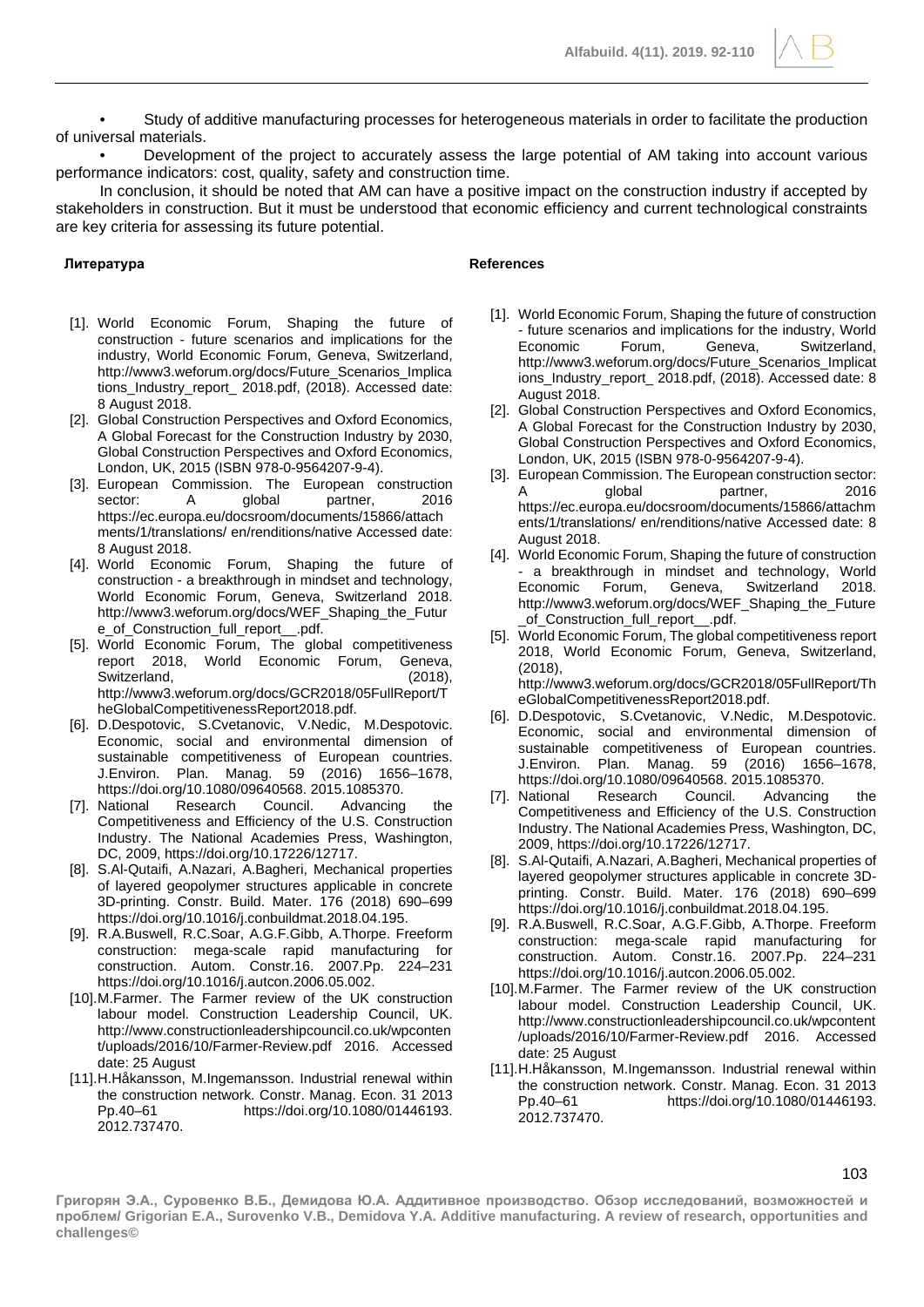- [12].S.Prentice. The five SMART Technologies to Watch. 2019 Accessed: August 19, Available from https://www.gartner.com/doc/2669320?ref=unauthreader
- [13].Xie, C.Gao, Q.Wang, P.Shao, L.Yuan, H.Fu, J.Chen, W.He, Yong. Structure-induced cell growth by 3D printing of heterogeneous scaffolds with ultrafine fibers // Materials & Design. 2019. Vol. 181. P.108092. doi: 10.1016/j.matdes.2019.108092
- [14].M.B. Elshazly, M. Hoosien. The Future of 3D Printing in Cardiovascular Disease. 3D Printing Applications in Cardiovascular Medicine, 2018. Pp.243–253. doi: 10.1016/b978-0-12-803917-5.00013-4
- [15].J.E.Snyder, D.Walsh, P.A.Carr, L.J.Rothschild. A Makerspace for Life Support Systems in Space. Trends in Biotechnology. 2019. doi: 10.1016/j.tibtech.2019.05.003
- [16].Roland Berger. Think act digitization in the construction industry - building Europe's road to «Construction 4.0.». Roland Berger GMBH, Munich, Germany, https://www.rolandberger.com/publications/publication\_p df/tab\_digitization\_construction\_industry\_e\_final.pdf, (2016), Accessed date: 19 August 2019.
- [17].L.S.Dalenogare, G.B.Benitez, N.F.Ayala, A.G.Frank. The expected contribution of Industry 4.0 technologies for industrial performance. Int. J. Prod. Econ. 204 2018. Pp. 383–394, doi: 10.1016/j.ijpe.2018.08.019
- [18].A.G.Frank, L.S.Dalenogare, N.F.Ayala. Industry 4.0 technologies: Implementation patterns in manufacturing companies. Int. J. Prod. Econ. 210 2019. Pp. 15–26, doi: 10.1016/j.ijpe.2019.01.004.
- [19].M.Gattullo, G.W.Scurati, M.Fiorentino, A.E.Uva, F.Ferrise, M.Bordegoni. Towards augmented reality manuals for industry 4.0: A methodology. Robot. Comput. Integr. Manuf. 56 2019. Pp. 276–286, doi: 10.1016/j.rcim.2018.
- .10.001<br>,J.T.Stock, G.Seliger. Opportunities of Sustainable Manufacturing in Industry 4.0. Procedia CIRP 40, 2016. Pp. 536–541, doi: 10.1016/j.procir.2016. 01.129.
- [21].U.Bhatia. 3D printing technology. Int. J. Eng. Tech. Res.3. 2015. Pp.327-330
- [22].Z.Jianchao, T.Zhtang, M.Faried, C.Wengang, 2017. 3D printing cement, based ink and it's application within the construction industry. MATEC Web of Conferences, 120, 02003.doi:10.1051/matecconf/201712002003
- [23].K.V.Wong, A.Hernandez, 2012. A review of additive manufacturing. ISRN Mechanical Engineering, 2012. Accessed date: 20 August 2019
- [24].S.Lim, R.Le.T.Buswell, S.Austin, A.Gibb, T.Thorpe 2012. Developments in construction-scale additive manufacturing processes. Automation in Construction, 21, Pp. 262-268.
- [25].Y.Boffill, H.Blanco, I.Lombillo, L.Villegas . Assessment of historic brickwork under compression and comparison with available equations. Construction and Building Materials 207.2019. Pp.258–272. doi: 10.1016/j.conbuildmat.2019.02.083
- [26].K.Petersen, R.Feldt, S.Mujtaba, M.Mattsson. Systematic Mapping Studies in Software Engineering. Proceedings of the 12th International Conference on Evaluation and Assessment in Software Engineering. British Computer Society, Bari, Italy, 2008 Pp. 68–77
- [27].N.Labonnote, K.Høyland. Smart home technologies that support independent living: challenges and opportunities for the building industry  $-$  a systematic mapping study. Intelligent Buildings International 2015, Pp. 1–26.
- [12].S.Prentice. The five SMART Technologies to Watch. 2019 Accessed: August 19, Available from https://www.gartner.com/doc/2669320?ref=unauthreader
- [13]. Xie, C.Gao, Q.Wang, P.Shao, L.Yuan, H.Fu, J.Chen, W.He, Yong. Structure-induced cell growth by 3D printing of heterogeneous scaffolds with ultrafine fibers // Materials<br>8. Design. 2019. Vol. 181. P.108092. doi: & Design. 2019. Vol. 181. P.108092. doi: 10.1016/j.matdes.2019.108092
- [14].M.B. Elshazly, M. Hoosien. The Future of 3D Printing in Cardiovascular Disease. 3D Printing Applications in Cardiovascular Medicine, 2018. Pp.243–253. doi: 10.1016/b978-0-12-803917-5.00013-4
- [15].J.E.Snyder, D.Walsh, P.A.Carr, L.J.Rothschild. A Makerspace for Life Support Systems in Space. Trends in Biotechnology. 2019. doi: 10.1016/j.tibtech.2019.05.003
- [16].Roland Berger. Think act digitization in the construction industry - building Europe's road to «Construction 4.0.». Roland Berger GMBH, Munich, Germany, https://www.rolandberger.com/publications/publication\_pd f/tab\_digitization\_construction\_industry\_e\_final.pdf, (2016), Accessed date: 19 August 2019.
- [17].L.S.Dalenogare, G.B.Benitez, N.F.Ayala, A.G.Frank. The expected contribution of Industry 4.0 technologies for industrial performance. Int. J. Prod. Econ. 204 2018. Pp. 383–394, doi: 10.1016/j.ijpe.2018.08.019
- [18].A.G.Frank, L.S.Dalenogare, N.F.Ayala. Industry 4.0 technologies: Implementation patterns in manufacturing companies. Int. J. Prod. Econ. 210 2019. Pp. 15–26, doi: 10.1016/j.ijpe.2019.01.004.
- [19].M.Gattullo, G.W.Scurati, M.Fiorentino, A.E.Uva, F.Ferrise, M.Bordegoni. Towards augmented reality manuals for industry 4.0: A methodology. Robot. Comput. Integr. Manuf. 56 2019. Pp. 276–286, doi: 10.1016/j.rcim.2018. 10.001.
- [20].T.Stock, G.Seliger. Opportunities of Sustainable Manufacturing in Industry 4.0. Procedia CIRP 40, 2016. Pp. 536–541, doi: 10.1016/j.procir.2016. 01.129.
- [21].U.Bhatia. 3D printing technology. Int. J. Eng. Tech. Res.3. 2015. Pp.327-330
- [22].Z.Jianchao, T.Zhtang, M.Faried, C.Wengang, 2017. 3D printing cement, based ink and it's application within the construction industry. MATEC Web of Conferences, 120, 02003.doi:10.1051/matecconf/201712002003
- [23].K.V.Wong, A.Hernandez, 2012. A review of additive manufacturing. ISRN Mechanical Engineering, 2012. Accessed date: 20 August 2019
- [24].S.Lim, R.Le.T.Buswell, S.Austin, A.Gibb, T.Thorpe 2012. Developments in construction-scale additive manufacturing processes. Automation in Construction, 21, Pp. 262-268.
- [25].Y.Boffill, H.Blanco, I.Lombillo, L.Villegas . Assessment of historic brickwork under compression and comparison with available equations. Construction and Building Materials 207.2019. Pp.258–272. doi: 10.1016/j.conbuildmat.2019.02.083
- [26].K.Petersen, R.Feldt, S.Mujtaba, M.Mattsson. Systematic Mapping Studies in Software Engineering. Proceedings of the 12th International Conference on Evaluation and Assessment in Software Engineering. British Computer Society, Bari, Italy, 2008 Pp. 68–77
- [27].N.Labonnote, K.Høyland. Smart home technologies that support independent living: challenges and opportunities for the building industry  $-$  a systematic mapping study. Intelligent Buildings International 2015, Pp. 1–26.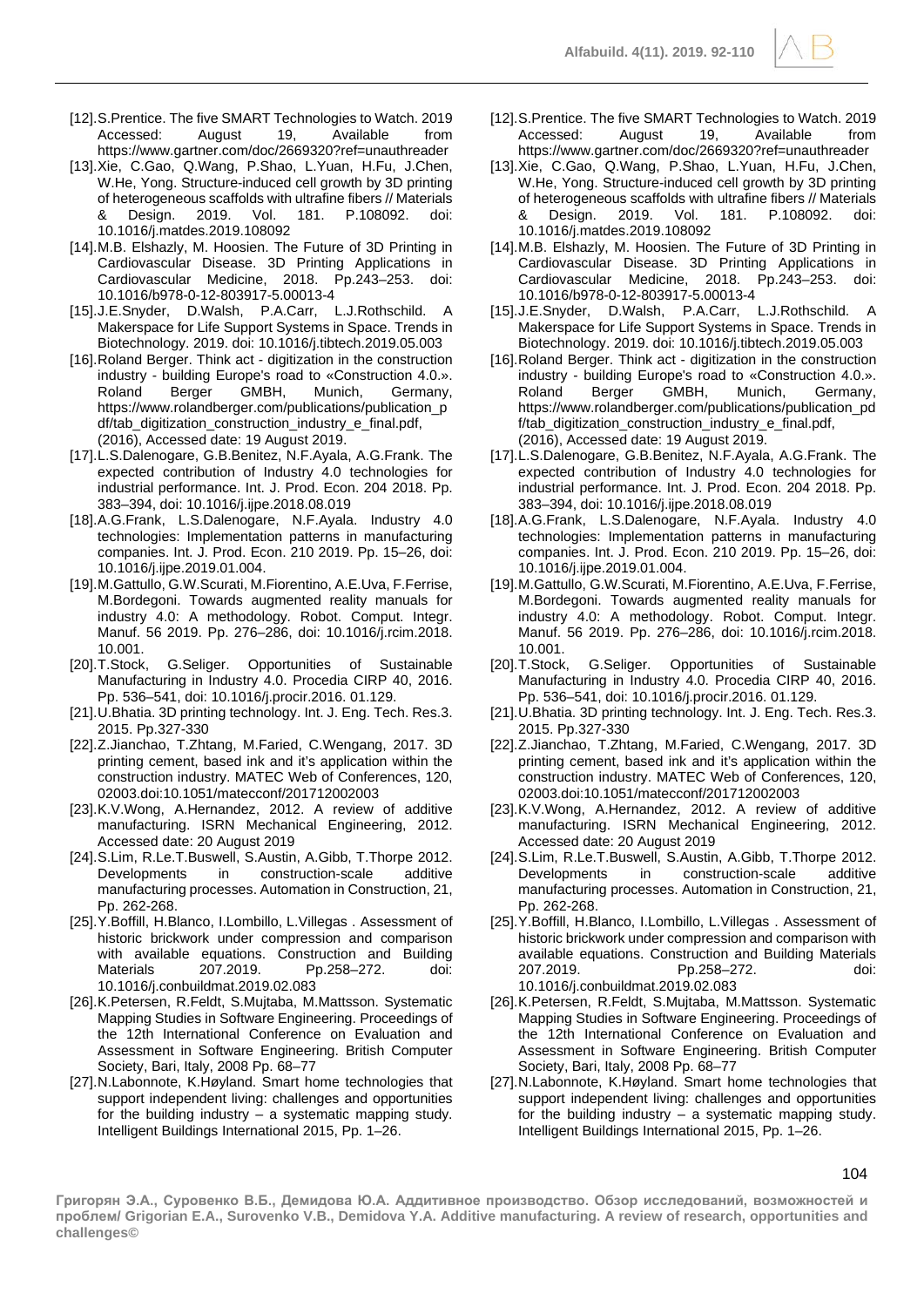- [28].V.S.S.Kumar, I.Prasanthi, A.Leena. Robotics and automation in construction industry. AEI 2008. American Society of Civil Engineers, Reston, VA 2008. Pp. 1-9 Doi: 10.1061/41002(328)
- [29].You S., Kim J.H., Lee S., Kamat V., Robert L.P. 2018. Enhancing perceived safety in human–robot collaborative construction using immersive virtual environments. Automation in Construction, 96, Pp. 161–170. doi: 10.1016/j.autcon.2018.09.008.
- [30].G.Yang, J.Bellingham, P.E.Dupont, L.Floridi. The grand challenges of Science Robotics. Sci. Robot, 3 2018. Accessed date: 25 August 2019
- [31].C.Beyer. Strategic implications of current trends in additive manufacturing. J. Manuf. Sci. Eng. 136. 2014. 064701 doi: 10.1115/1.4028599.
- [32].W.E.Frazier. Metal additive manufacturing: a review. J. Mater. Eng. Perform. 23 2014. Pp. 1917–1928 doi: 10.1007/s11665-014-0958-z.
- [33].B.P.Conner, G.P.Manogharan, A.N.Martof, L.M.Rodomsky, C.M.Rodomsky, D.C.Jordan, J.W.Limperos. Making sense of 3-D printing: creating a map of additive manufacturing products and services. Additive Manufacturing 1–4. 2014. Pp.64–76, doi: 10.1016/j.addma.2014.08.005.
- [34].J.Holmström, J.Partanen, J.Tuomi, M.Walter. Rapid manufacturing in the spare parts supply chain: alternative approaches to capacity deployment. J. Journal of Manufacturing Technology Management 21. 2010. Pp. 687–697 doi: 10. 1108/17410381011063996.
- [35].S.H.Khajavi, J.Partanen, J.Holmström, F.Craveiro. Additive manufacturing in the spare parts supply chain. Comput. Ind. 65. 2014. Pp. 50–63 doi: 10.1016/j.compind. 2013.07.008.
- [36].S.Mellor, L.Hao, D.Zhang. Additive manufacturing: a framework for implementation. Int. J. Prod. Econ. 149. 2014. Pp. 194–201 doi: 10.1016/j.ijpe.2013.07.008.
- [37].N.M. Alves, P.J. Bártolo, Integrated computational tools for virtual and physical automatic construction, Autom. Constr. 15 (2006) 257–271 https://doi.org/j. autcon.2005.05.007.
- [38].D.D.Gu, W.Meiners, K.Wissenbach, R.Poprawe. Laser additive manufacturing of metallic components: materials, processes and mechanisms. Int. Mater. Rev. 57 (2012) Pp. 133–164 doi: 10.1179/1743280411Y.0000000014.
- [39].K.Hildebrand, B.Bickel, M.Alexa. Orthogonal slicing for additive manufacturing. Comput. Graph. 37 (2013) Pp. 669–675 doi: 10.1016/j.cag.2013.05.011.
- [40].D.X.Wang, D.M.Guo, Z.Y.Jia, H.W.Leng. Slicing of CAD models in color STL format. Comput. Ind. 57 (2006) Pp. 3–10 doi: 10.1016/j.compind.2005. 03.007
- [41].R.Paul, S.Anand. A new Steiner patch based file format for additive manufacturing processes. Comput. Aided Des. 63 (2015) Pp. 86–100 doi: 10. 1016/j.cad.2015.01.002.
- [42].A.Biswas, V.Shapiro, I.Tsukanov. Heterogeneous material modeling with distance fields. Computer Aided Geometric Design 21 (2004) Rr. 215–242 doi: 10.1016/j.cagd.2003.08.002.
- [43].X.Y.Kou, S.T.Tan. Heterogeneous object modeling: a review. Comput. Aided Des. 39 (2007) Pp. 284–301 doi: 10.1016/j.cad.2006.12.007.
- [44].V.Gupta, P.Tandon. Heterogeneous object modeling with material convolution surfaces. Comput. Aided Des. 62 (2015) Pp. 236–247 doi: 10.1016/j.cad.2014.12.005.
- [28].V.S.S.Kumar, I.Prasanthi, A.Leena. Robotics and automation in construction industry. AEI 2008. American Society of Civil Engineers, Reston, VA 2008. Pp. 1-9 Doi: 10.1061/41002(328)
- [29].You S., Kim J.H., Lee S., Kamat V., Robert L.P. 2018. Enhancing perceived safety in human–robot collaborative construction using immersive virtual environments. Automation in Construction, 96, Pp. 161–170. doi: 10.1016/j.autcon.2018.09.008.
- [30].G.Yang, J.Bellingham, P.E.Dupont, L.Floridi. The grand challenges of Science Robotics. Sci. Robot, 3 2018. Accessed date: 25 August 2019
- [31].C.Beyer. Strategic implications of current trends in additive manufacturing. J. Manuf. Sci. Eng. 136. 2014. 064701 doi: 10.1115/1.4028599.
- [32].W.E.Frazier. Metal additive manufacturing: a review. J. Mater. Eng. Perform. 23 2014. Pp. 1917–1928 doi: 10.1007/s11665-014-0958-z.
- [33].B.P.Conner, G.P.Manogharan, A.N.Martof, L.M.Rodomsky, C.M.Rodomsky, D.C.Jordan, J.W.Limperos. Making sense of 3-D printing: creating a map of additive manufacturing products and services. Additive Manufacturing 1–4. 2014. Pp.64–76, doi: 10.1016/j.addma.2014.08.005.
- [34].J.Holmström, J.Partanen, J.Tuomi, M.Walter. Rapid manufacturing in the spare parts supply chain: alternative approaches to capacity deployment. J. Journal of Manufacturing Technology Management 21. 2010. Pp. 687–697 doi: 10. 1108/17410381011063996.
- J.Partanen, J.Holmström, F.Craveiro. Additive manufacturing in the spare parts supply chain. Comput. Ind. 65. 2014. Pp. 50–63 doi: 10.1016/j.compind. 2013.07.008.
- [36].S.Mellor, L.Hao, D.Zhang. Additive manufacturing: a framework for implementation. Int. J. Prod. Econ. 149. 2014. Pp. 194–201 doi: 10.1016/j.ijpe.2013.07.008.
- [37].N.M. Alves, P.J. Bártolo, Integrated computational tools for virtual and physical automatic construction, Autom. Constr. 15 (2006) 257–271 https://doi.org/j. autcon.2005.05.007.
- [38].D.D.Gu, W.Meiners, K.Wissenbach, R.Poprawe. Laser additive manufacturing of metallic components: materials, processes and mechanisms. Int. Mater. Rev. 57 (2012) Pp. 133–164 doi: 10.1179/1743280411Y.0000000014.
- [39].K.Hildebrand, B.Bickel, M.Alexa. Orthogonal slicing for additive manufacturing. Comput. Graph. 37 (2013) Pp. 669–675 doi: 10.1016/j.cag.2013.05.011.
- [40].D.X.Wang, D.M.Guo, Z.Y.Jia, H.W.Leng. Slicing of CAD models in color STL format. Comput. Ind. 57 (2006) Pp. 3– 10 doi: 10.1016/j.compind.2005. 03.007
- [41].R.Paul, S.Anand. A new Steiner patch based file format for additive manufacturing processes. Comput. Aided Des. 63 (2015) Pp. 86–100 doi: 10. 1016/j.cad.2015.01.002.
- [42].A.Biswas, V.Shapiro, I.Tsukanov. Heterogeneous material modeling with distance fields. Computer Aided Geometric<br>Design 21 (2004) Rr. 215-242 doi: Design 21 (2004) Rr. 215–242 doi: 10.1016/j.cagd.2003.08.002.
- [43].X.Y.Kou, S.T.Tan. Heterogeneous object modeling: a review. Comput. Aided Des. 39 (2007) Pp. 284–301 doi: 10.1016/j.cad.2006.12.007.
- [44].V.Gupta, P.Tandon. Heterogeneous object modeling with material convolution surfaces. Comput. Aided Des. 62 (2015) Pp. 236–247 doi: 10.1016/j.cad.2014.12.005.
- [45].X.Y.Kou, S.T.Tan. A hierarchical representation for heterogeneous object modeling. Comput. Aided Des. 37 (2005) Pp. 307–319 doi: 10.1016/j.cad.2004.03.006.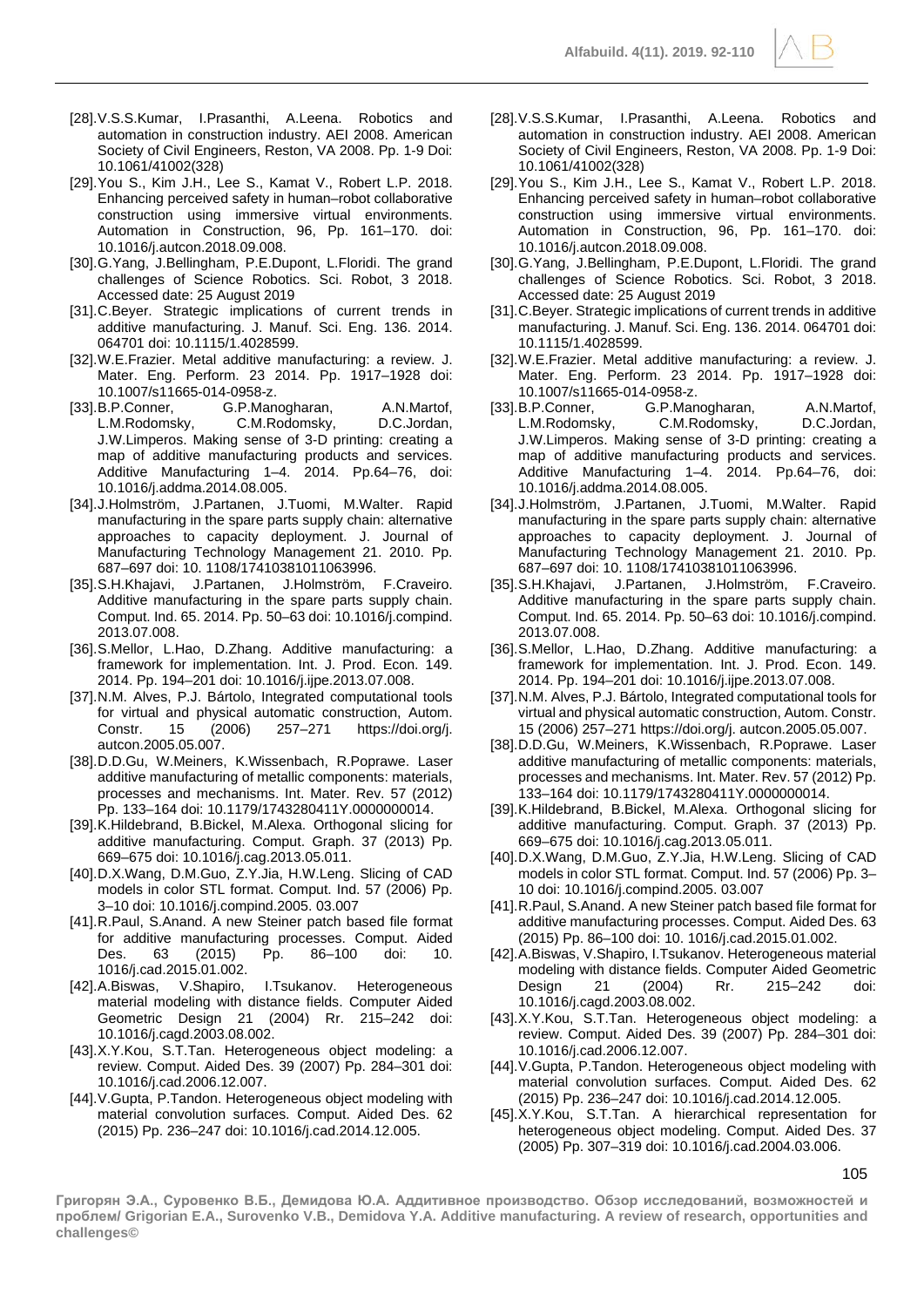- [45].X.Y.Kou, S.T.Tan. A hierarchical representation for heterogeneous object modeling. Comput. Aided Des. 37 (2005) Pp. 307–319 doi: 10.1016/j.cad.2004.03.006.
- [46].A.Pasko, V.Adzhiev, B.Schmitt, C.Schlick. Constructive hypervolume modeling. Graph. Model. 63 (2001) Pp. 413– 442 doi: 10.1006/gmod.2001.0560.
- [47].K.Samanta, B.Koc. Feature-based design and material blending for free-form heterogeneous object modeling. Comput. Aided Des. 37 (2005) Pp. 287–305 doi: 10.1016/j.cad.2004.03.005.
- [48].F.Calignano, M.Lorusso, J.Pakkanen, F.Trevisan, E.P.Ambrosio, D.Manfredi, P.Fino. Investigation of accuracy and dimensional limits of part produced in aluminum alloy by selective laser melting. Int. J. Adv. Manuf. Technol. 88 (2017) Pp. 451–458 doi: 10.1007/s00170-016-8788-9.
- [49].V.Kumar, D.Dutta, 1997. An assessment of data formats for layered manufacturing. Adv. Eng. Softw. 28, Pp. 151– 164. Doi: 10.1016/S0965- 9978(96)00050-6.
- [50].M.J.Pratt, A.D.Bhatt, D.Dutta, K.W.Lyons, L.Patil, R.D.Sriram. Progress towards an international standard for data transfer in rapid prototyping and layered manufacturing // Comput. Aided Des. 34 (2002) Rr. 1111– 1121 doi: 10. 1016/S0010-4485(01)00189-0.
- [51].B.Khoshnevis. Contour crafting state of development. Solid Freeform Fabrication Symposium Proceedings.<br>Austin. USA. 1999. Pp. 743–750 Austin. USA. 1999, Pp. 743–750 http://sffsymposium.engr.utexas.edu/Manuscripts/1999/1 999-086-Khoshnevis.pdf, Accessed date: 23 August 2019.
- [52].J.Zhang, B.Khoshnevis. Contour crafting process plan optimization part I: singlenozzle case. Journal of Industrial and Systems Engineering 4. 2010. Pp. 33–46 https://pdfs.semanticscholar.org/3294/f04c1411e943af37 e0929cea8c2dbf73da8f.pdf, Accessed date: 23 August 2019.
- [53].J.Zhang, B.Khoshnevis. Optimal machine operation planning for construction by contour crafting. Autom. Constr. 29 2013. Pp. 50–67 doi: 10.1016/j. autcon.2012.08.006.
- [54].B.Khoshnevis. Automated construction by contour crafting—related robotics and information technologies. Autom. Constr. 13 (2004) Pp. 5–19 doi: 10. 1016/j.autcon.2003.08.012.
- [55].B.Khoshnevis. Contour crafting extrusion nozzles, https://patentscope.wipo.int/search/en/detail.jsf?docId=W O2009055580, 2009, Accessed date: 23 August 2019.
- [56].B.Khoshnevis, M.Brown. Techniques for sensing material flow rate in automated extrusion. WO. 2009. 070580. https://patentscope.wipo.int/search/en/detail.jsf?docId=W O2009070580, Accessed date: 23 August 2019.
- [57].S.Lim, R.A.Buswell, T.T.Le, S.A.Austin, A.G.F.Gibb, T.Thorpe. Developments in construction-scale additive manufacturing processes. Autom. Constr. 21 (2012) Pp.262–268 doi: 10.1016/j.autcon.2011.06.010.
- [58].A.Rudrenko. 3D concrete house printer. Rudrenko's 3D printer. http://www.totalkustom.com/rudenko-s-3dprinter.html 2014. Accessed date: 23 August 2019.
- [59].BetAbram. BetAbram join the future of construction. http://betabram.com/products.html, 2014. Accessed date: 23 August 2019.
- [60].V.N.Nerella, M.Krause, M.Näther, V.Mechtcherine. Studying printability of fresh concrete for formwork free concrete on-site 3D printing technology (CONPrint3D) //
- [46].A.Pasko, V.Adzhiev, B.Schmitt, C.Schlick. Constructive hypervolume modeling. Graph. Model. 63 (2001) Pp. 413– 442 doi: 10.1006/gmod.2001.0560.
- [47].K.Samanta, B.Koc. Feature-based design and material blending for free-form heterogeneous object modeling. Comput. Aided Des. 37 (2005) Pp. 287–305 doi: 10.1016/j.cad.2004.03.005.
- [48].F.Calignano, M.Lorusso, J.Pakkanen, F.Trevisan, E.P.Ambrosio, D.Manfredi, P.Fino. Investigation of accuracy and dimensional limits of part produced in aluminum alloy by selective laser melting. Int. J. Adv. Manuf. Technol. 88 (2017) Pp. 451–458 doi: 10.1007/s00170-016-8788-9.
- [49].V.Kumar, D.Dutta, 1997. An assessment of data formats for layered manufacturing. Adv. Eng. Softw. 28, Pp. 151– 164. Doi: 10.1016/S0965- 9978(96)00050-6.
- [50].M.J.Pratt, A.D.Bhatt, D.Dutta, K.W.Lyons, L.Patil, R.D.Sriram. Progress towards an international standard for data transfer in rapid prototyping and layered manufacturing // Comput. Aided Des. 34 (2002) Rr. 1111– 1121 doi: 10. 1016/S0010-4485(01)00189-0.
- [51].B.Khoshnevis. Contour crafting state of development. Solid Freeform Fabrication Symposium Proceedings. Austin. USA. 1999, Pp. 743–750 http://sffsymposium.engr.utexas.edu/Manuscripts/1999/19 99-086-Khoshnevis.pdf, Accessed date: 23 August 2019.
- [52].J.Zhang, B.Khoshnevis. Contour crafting process plan optimization part I: singlenozzle case. Journal of Industrial and Systems Engineering 4. 2010. Pp. 33–46 https://pdfs.semanticscholar.org/3294/f04c1411e943af37 e0929cea8c2dbf73da8f.pdf, Accessed date: 23 August 2019.
- [53].J.Zhang, B.Khoshnevis. Optimal machine operation planning for construction by contour crafting. Autom. Constr. 29 2013. Pp. 50–67 doi: 10.1016/j. autcon.2012.08.006.
- [54].B.Khoshnevis. Automated construction by contour crafting—related robotics and information technologies. Autom. Constr. 13 (2004) Pp. 5–19 doi: 10. 1016/j.autcon.2003.08.012.
- [55].B.Khoshnevis. Contour crafting extrusion nozzles, https://patentscope.wipo.int/search/en/detail.jsf?docId=W O2009055580, 2009, Accessed date: 23 August 2019.
- [56].B.Khoshnevis, M.Brown. Techniques for sensing material flow rate in automated extrusion. WO. 2009. 070580. https://patentscope.wipo.int/search/en/detail.jsf?docId=W O2009070580, Accessed date: 23 August 2019.
- [57].S.Lim, R.A.Buswell, T.T.Le, S.A.Austin, A.G.F.Gibb, T.Thorpe. Developments in construction-scale additive manufacturing processes. Autom. Constr. 21 (2012) Pp.262–268 doi: 10.1016/j.autcon.2011.06.010.
- [58].A.Rudrenko. 3D concrete house printer. Rudrenko's 3D printer. http://www.totalkustom.com/rudenko-s-3dprinter.html 2014. Accessed date: 23 August 2019.
- [59].BetAbram. BetAbram join the future of construction. http://betabram.com/products.html, 2014. Accessed date: 23 August 2019.
- [60].V.N.Nerella, M.Krause, M.Näther, V.Mechtcherine. Studying printability of fresh concrete for formwork free concrete on-site 3D printing technology (CONPrint3D) // Rheologische Messungen an Baustoffen 2016, Regensburg, Germany, 2016 978-3- 7345-1314-5.
- [61].HuaShang Tengda. 3D printed home. http://www.hstdgm.com/plus/list.php?tid=4 2016, Accessed date: 23 August 2019.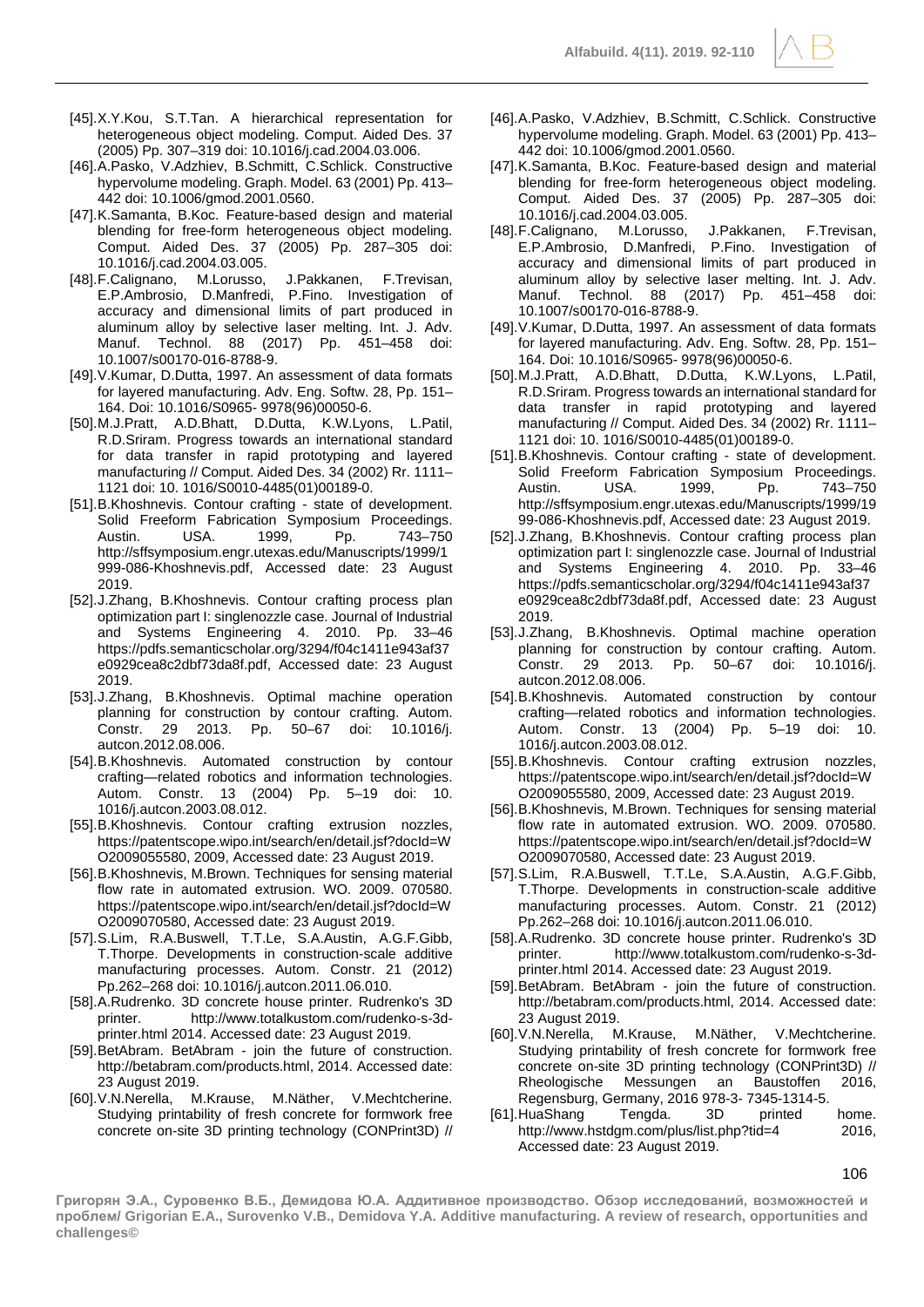Rheologische Messungen an Baustoffen 2016, Regensburg, Germany, 2016 978-3- 7345-1314-5.

- [61].HuaShang Tengda. 3D printed home. http://www.hstdgm.com/plus/list.php?tid=4 Accessed date: 23 August 2019.
- [62].Z.Jianchao, T.Zhang, M.Faried, C.Wengang. 3D printing cement based ink, and it's application within the construction industry. MATEC Web of Conferences 120. 2017. 02003 doi: 10.1051/matecconf/201712002003.
- [63].Spectavia, Spectavia Russian 3D technologies. https://specavia.pro/foto/doma-i-soorugheniya/ Accessed date: 23 August 2019.
- [64].ICON. First permitted. 3D-printed home in America. https://www.iconbuild.com/new-story/ 2018, Accessed date: 23 August 2019.
- [65].Winsun, Winsun 3D printing architecture's future, http://www.winsun3d.com/En/About/, 2014, Accessed date: 25 August 2019.
- [66].DUS Architects. 3D Print Canal house, http://3dprintcanalhouse.com/news-1 date: 25 August 2019
- [67].Apis Cor, Apis cor we print buildings, http://apiscor.com/en/3d-printer 2016, Accessed date: 25 August 2019.
- [68].IAAC. 3D printed bridge world's first 3D-printed pedestrian bridge in Spain. https://iaac.net/researchprojects/large-scale-3d-printing/3d-printed-bridge/ 2016, Accessed date: 25 August 2019.
- [69].P.Bosscher, R.L.Williams, L.S.Bryson, D.Castro-Lacouture. Cable-suspended robotic contour crafting system. Autom. Constr. 17 2007. Pp. 45–55 doi: 10.1016/j.autcon.2007.02.011.
- [70].P.Bosscher, R.L.Williams II, M.Tummino. A concept for rapidlydeployable cable robot search and rescue systems. Proceedings of the 2005 ASME DETC/CIE Conferences, (Long Beach, California), DETC2005- 84324, September 2005.
- [71].F.Craveiro, J.P.Matos, H.Bártolo, P.J.Bártolo. An innovation system for building manufacturing. Proceedings of 11th ASME Conf. On Engineering Systems Design Analysis. Nantes. France. 2012 doi: 10.1115/ESDA2012-82772.
- [72].F.Craveiro, H.Bártolo, P.J.Bártolo. Functionally graded structures through building manufacturing. Adv. Mater. Res. 2013. Pp. 775–778 Doi: 10. 4028/www.scientific.net/AMR.683.775.
- [73].F.Craveiro, J.P.Matos, H.Bártolo, P.J.Bártolo. Advanced innovation in building manufacturing. Proceedings of Fraunhofer Direct Digital Manufacturing Conference 2012, Berlin, Germany, 2012 http://publica.fraunhofer.de/documents/N-203324.html, Accessed date: 26 August 2019.
- [74].F.Craveiro, J.P.Matos, H.Bártolo, P.J.Bártolo. Automatisation de la construction de bâtiments. Proceedings of AEPR'11 - 16th European Forum on Rapid Prototyping and Manufacturing. Paris. France, 2011. https://afpr.asso.fr/content/assises/2011/resumes/s5\_1.ht m, Accessed date: 26 August 2019.
- [75].F.Craveiro, J.P.Matos, H.Bártolo, P.J.Bártolo. Automation for building manufacturing // Innovative Developments in Virtual and Physical Prototyping // CRC Press, London, UK, 2011, Pp. 451–456 (978-0-415-68418-7).
- [76].F.Craveiro, H.Bártolo, J.P.Duarte, P.J.Bártolo. A strategy to locally optimize the material composition of am construction elements. Proceedings of the 2nd
- [62].Z.Jianchao, T.Zhang, M.Faried, C.Wengang. 3D printing cement based ink, and it's application within the construction industry. MATEC Web of Conferences 120. 2017. 02003 doi: 10.1051/matecconf/201712002003.
- [63].Spectavia, Spectavia Russian 3D technologies. https://specavia.pro/foto/doma-i-soorugheniya/ 2017, Accessed date: 23 August 2019.
- [64].ICON. First permitted. 3D-printed home in America. https://www.iconbuild.com/new-story/ 2018, Accessed date: 23 August 2019.
- [65].Winsun, Winsun 3D printing architecture's future, http://www.winsun3d.com/En/About/, date: 25 August 2019.
- [66].DUS Architects. 3D Print Canal house, http://3dprintcanalhouse.com/news-1 2016, Accessed date: 25 August 2019
- [67].Apis Cor, Apis cor we print buildings, http://apiscor.com/en/3d-printer 2016, Accessed date: 25 August 2019.
- [68].IAAC. 3D printed bridge world's first 3D-printed pedestrian bridge in Spain. https://iaac.net/researchprojects/large-scale-3d-printing/3d-printed-bridge/ 2016, Accessed date: 25 August 2019.<br>P.Bosscher, R.L.Williams, L.S.Bryson,
- [69].P.Bosscher, R.L.Williams, L.S.Bryson, D.Castro-Lacouture. Cable-suspended robotic contour crafting system. Autom. Constr. 17 2007. Pp. 45–55 doi: 10.1016/j.autcon.2007.02.011.
- [70].P.Bosscher, R.L.Williams II, M.Tummino. A concept for rapidlydeployable cable robot search and rescue systems. Proceedings of the 2005 ASME DETC/CIE Conferences, (Long Beach, California), DETC2005- 84324, September 2005.
- [71].F.Craveiro, J.P.Matos, H.Bártolo, P.J.Bártolo. An innovation system for building manufacturing. Proceedings of 11th ASME Conf. On Engineering Systems Design Analysis. Nantes. France. 2012 doi: 10.1115/ESDA2012- 82772.
- [72].F.Craveiro, H.Bártolo, P.J.Bártolo. Functionally graded structures through building manufacturing. Adv. Mater.<br>Res. 2013. Pp. 775–778 Doi: 10. Res. 2013. Pp. 775–778 Doi: 10. 4028/www.scientific.net/AMR.683.775.
- [73].F.Craveiro, J.P.Matos, H.Bártolo, P.J.Bártolo. Advanced innovation in building manufacturing. Proceedings of Fraunhofer Direct Digital Manufacturing Conference 2012, Berlin, Germany, 2012 http://publica.fraunhofer.de/documents/N-203324.html, Accessed date: 26 August 2019.
- [74].F.Craveiro, J.P.Matos, H.Bártolo, P.J.Bártolo. Automatisation de la construction de bâtiments. Proceedings of AEPR'11 - 16th European Forum on Rapid Prototyping and Manufacturing. Paris. France, 2011. https://afpr.asso.fr/content/assises/2011/resumes/s5\_1.ht m, Accessed date: 26 August 2019.
- [75].F.Craveiro, J.P.Matos, H.Bártolo, P.J.Bártolo. Automation for building manufacturing // Innovative Developments in Virtual and Physical Prototyping // CRC Press, London, UK, 2011, Pp. 451–456 (978-0-415-68418-7).
- [76].F.Craveiro, H.Bártolo, J.P.Duarte, P.J.Bártolo. A strategy to locally optimize the material composition of am construction elements. Proceedings of the 2nd International Conference on Progress in Additive Manufacturing 2424- 8967 Research Publishing Services. Singapore, 2016, Pp. 188–193 https://dr.ntu.edu.sg/handle/10220/41638 , Accessed date: 26 August 2019.

107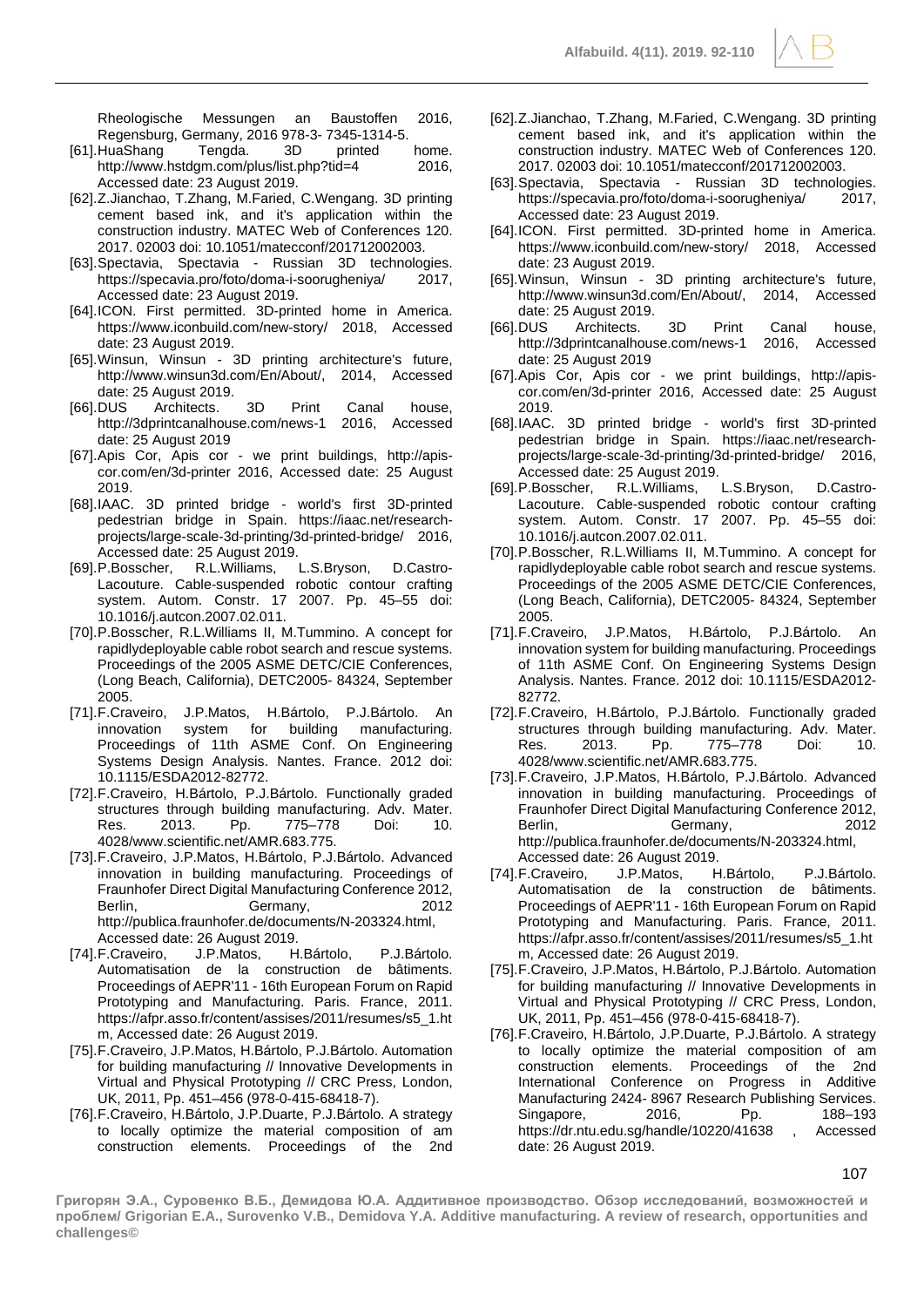International Conference on Progress in Additive Manufacturing 2424- 8967 Research Publishing Services. Singapore, 2016, Pp. 188–193<br>https://dr.ntu.edu.sq/handle/10220/41638 Accessed https://dr.ntu.edu.sg/handle/10220/41638 date: 26 August 2019.

- [77].F.Craveiro, J.P.Matos, H.Bártolo, P.J.Bártolo. An innovation system for building manufacturing. Proceedings of 11th ASME Conf. On Engineering Systems Design Analysis. Nantes, France, 2012 doi: 10.1115/ESDA2012-82772.
- [78].A.Perrot, D.Rangeard, E.Courteille. 3D printing of earthbased materials: processing aspects. Constr. Build. Mater. 172 2018 Pp. 670–676 doi: 10. 1016/j.conbuildmat.2018.04.017.
- [79].T.Lecompte, A.Perrot. Non-linear modeling of yield stress increase due to SCC structural build-up at rest. Cem. Concr. Res. 92 2017. Pp. 92–97 doi: 10.1016/j.cemconres.2016.11.020.
- [80].B.Mazhoud, A.Perrot, V.Picandet, D.Rangeard, E.Courteille. Underwater 3D printing of cement-based mortar. Construction and Building Materials, 214. 2019. Pp. 458–467. doi: 10.1016/j.conbuildmat.2019.04.134
- [81].W.J.Long, J.L.Tao, C.Lin, Y.Gu, L.Mei, H.B.Duan, F.Xing. Rheology and buildability of sustainable cement-based composites containing micro-crystalline cellulose for 3Dprinting. Journal of Cleaner Production, 2019. 118054. doi: 10.1016/j.jclepro.2019.118054
- [82].Y.Boffill, H.Blanco, I.Lombillo, L.Villegas. Assessment of historic brickwork under compression and comparison with available equations. Construction and Building<br>Materials. 207. 2019. Pp. 258–272 doi: Materials. 207. 2019. Pp. 258–272 doi: 10.1016/j.addma.2019.04.002
- [83].M.Heikal, M.M.Radwan, M.S.Morsy. Influence of curing temperature on the Physico-mechanical, Characteristics of Calcium Aluminate Cement with air cooled Slag or water-cooled Slag. Ceramics-Silikáty. 48,4. 2004. Pp.185- 196.
- [84].K.L.Scrivener, R.J.Kirkpatrick (2008). Innovation in use and research on cementitious material. Cement and Concrete Research, 38(2), Pp. 128–136. doi: 10.1016/j.cemconres.2007.09.025
- [85].A.M.Kjeldsen, R.J.Flatt, L.Bergström. Relating the molecular structure of comb-type superplasticizers to the compression rheology of MgO suspensions. Cem. Concr. Res. 36 2006. Pp.1231–1239.
- [86].C.P.Vernet. Ultra-durable concretes: structure at the micro- and nanoscale, MRS Bull. 29 (5) 2004. Pp. 324– 327.
- [87].N.Roussel, G.Ovarlez, S.Garrault, C.Brumaud. The origins of thixotropy of fresh cement pastes. Cem. Concr. Res. 42 (1) (2012) Pp. 148–157. Doi: 10.1016/j.cemconres.2011.09.004
- [88].F.Craveiro, J.P.Duarte, H.Bartolo, P.J.Bartolo, 2019. Additive manufacturing as an enabling technology for digital construction: A perspective on Construction 4.0. Automation in Construction, 103, Pp. 251–267. doi: 10.1016/j.autcon.2019.03.011
- [89].Y.Ju, L.Wang, H.Xie, G.Ma, L.Mao, Z.Zheng, J.Lu. Visualization of the threedimensional structure and stress field of aggregated concrete materials through 3D printing and frozen-stress techniques. Constr. Build. Mater. 143. 121–137 doi: 10.1016/j.conbuildmat.2017.03.102.
- [90].A.Ting, D.Tay, A.Annapareddy, M.Li, M.J.Tan. Effect of recycled glass gradation in 3D cementitious material
- [77].F.Craveiro, J.P.Matos, H.Bártolo, P.J.Bártolo. An innovation system for building manufacturing. Proceedings of 11th ASME Conf. On Engineering Systems Design Analysis. Nantes, France, 2012 doi: 10.1115/ESDA2012- 82772.
- [78].A.Perrot, D.Rangeard, E.Courteille. 3D printing of earthbased materials: processing aspects. Constr. Build. Mater. 172 2018 Pp. 670–676 doi: 10. 1016/j.conbuildmat.2018.04.017.
- [79].T.Lecompte, A.Perrot. Non-linear modeling of yield stress increase due to SCC structural build-up at rest. Cem.<br>Concr. Res. 92 2017. Pp. 92-97 doi: Concr. Res. 92 2017. Pp. 92–97 doi: 10.1016/j.cemconres.2016.11.020.
- [80].B.Mazhoud, A.Perrot, V.Picandet, D.Rangeard, E.Courteille. Underwater 3D printing of cement-based mortar. Construction and Building Materials, 214. 2019. Pp. 458–467. doi: 10.1016/j.conbuildmat.2019.04.134
- [81].W.J.Long, J.L.Tao, C.Lin, Y.Gu, L.Mei, H.B.Duan, F.Xing. Rheology and buildability of sustainable cement-based composites containing micro-crystalline cellulose for 3Dprinting. Journal of Cleaner Production, 2019. 118054. doi: 10.1016/j.jclepro.2019.118054
- [82].Y.Boffill, H.Blanco, I.Lombillo, L.Villegas. Assessment of historic brickwork under compression and comparison with available equations. Construction and Building Materials. 207. 2019. Pp. 258–272 doi: 10.1016/j.addma.2019.04.002
- [83].M.Heikal, M.M.Radwan, M.S.Morsy. Influence of curing temperature on the Physico-mechanical, Characteristics of Calcium Aluminate Cement with air cooled Slag or watercooled Slag. Ceramics-Silikáty. 48,4. 2004. Pp.185-196.
- [84].K.L.Scrivener, R.J.Kirkpatrick (2008). Innovation in use and research on cementitious material. Cement and Concrete Research, 38(2), Pp. 128–136. doi: 10.1016/j.cemconres.2007.09.025
- [85].A.M.Kjeldsen, R.J.Flatt, L.Bergström. Relating the molecular structure of comb-type superplasticizers to the compression rheology of MgO suspensions. Cem. Concr. Res. 36 2006. Pp.1231–1239.
- [86].C.P.Vernet. Ultra-durable concretes: structure at the micro- and nanoscale, MRS Bull. 29 (5) 2004. Pp. 324– 327.
- [87].N.Roussel, G.Ovarlez, S.Garrault, C.Brumaud. The origins of thixotropy of fresh cement pastes. Cem. Concr. Res. 42 (1) (2012) Pp. 148–157. Doi: 10.1016/j.cemconres.2011.09.004
- [88].F.Craveiro, J.P.Duarte, H.Bartolo, P.J.Bartolo, 2019. Additive manufacturing as an enabling technology for digital construction: A perspective on Construction 4.0. Automation in Construction, 103, Pp. 251–267. doi: 10.1016/j.autcon.2019.03.011
- [89].Y.Ju, L.Wang, H.Xie, G.Ma, L.Mao, Z.Zheng, J.Lu. Visualization of the threedimensional structure and stress field of aggregated concrete materials through 3D printing and frozen-stress techniques. Constr. Build. Mater. 143. 2017 Pp. 121–137 doi: 10.1016/j.conbuildmat.2017.03.102.
- [90].A.Ting, D.Tay, A.Annapareddy, M.Li, M.J.Tan. Effect of recycled glass gradation in 3D cementitious material printing. Proceedings of the 3rd International Conference on Progress in Additive Manufacturing. Nanyang Technological University, Singapore, 2018, Pp. 50–55, Doi: 10.25341/D4F59Z.
- [91].F.Craveiro, H.B.Bártolo, P.J.Bártolo, J.P.Duarte. Fabricating construction elements with varying material

108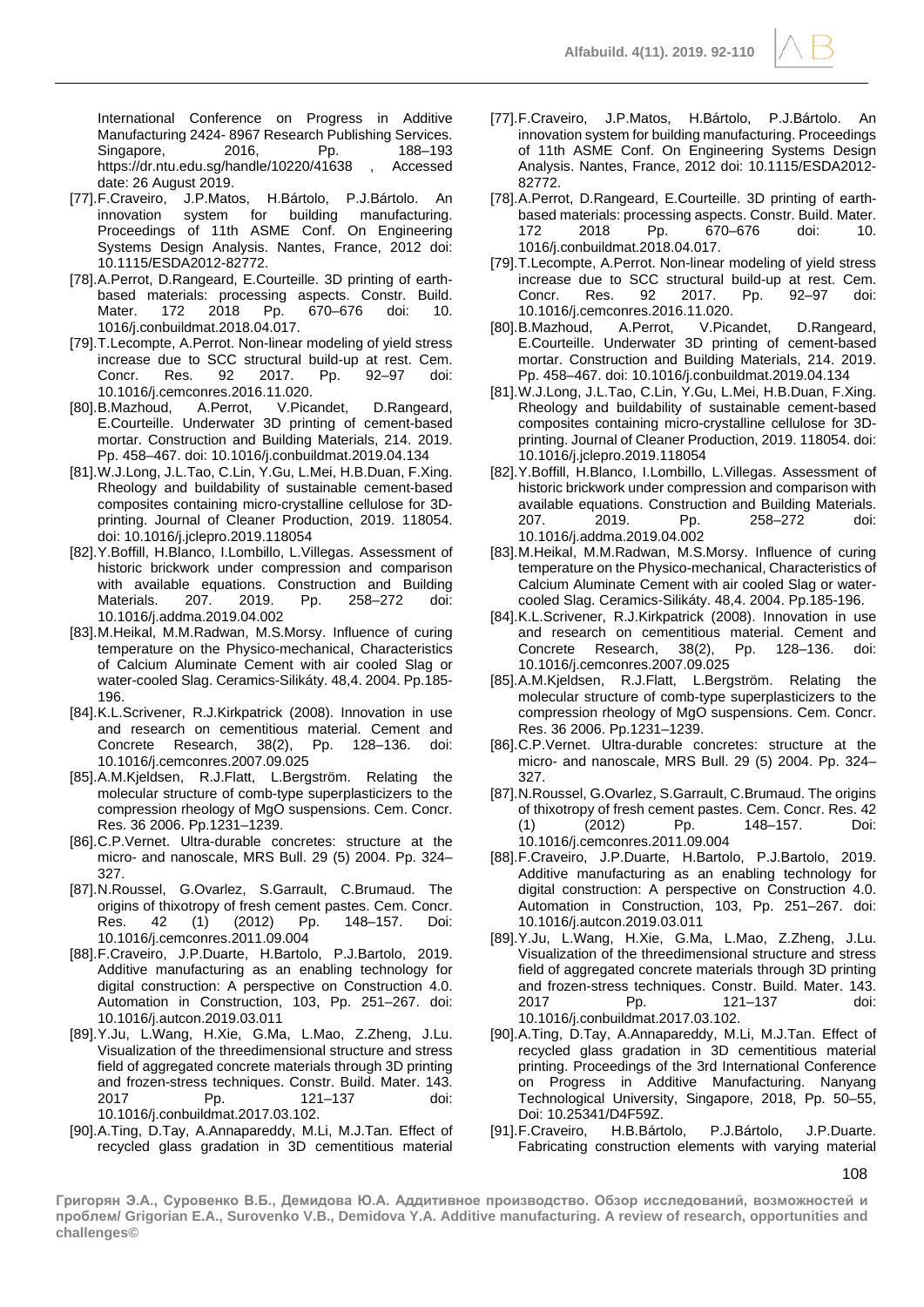

- [91].F.Craveiro, H.B.Bártolo, P.J.Bártolo, J.P.Duarte. Fabricating construction elements with varying material composition: a case study, Proceedings of the 39th International MATADOR Conference. Springer.<br>Manchester. UK. 2018 (in press). Manchester, UK, 2018 (in press). https://www.researchgate.net/publication/325369965\_Fa bricating\_construction\_elements\_with\_varying\_material\_ composition\_a\_case\_study
- [92].M.Rubio, M.Sonebi, S.Amziane. Fresh and rheological properties of 3d printing bio- cement-based materials. Proceedings of the 2nd International Conference on Bio-Based Building Materials. Clermont Ferrand, France, 2017 https://hal.archives-ouvertes.fr/hal-01576188. Accessed date: 28 August 2019.
- [93].G.Ma, Z.Li, L. Wang. Printable properties of cementitious material containing copper tailings for extrusion based 3D printing. Constr. Build. Mater. 162 2018. Pp.613–627 doi: 10.1016/j.conbuildmat.2017.12.051.
- [94].M.Ko, A.Memari, J.P.Duarte, S.Nazarian, N.Asghrafi, F.Craveiro, S.Bilen. Preliminary structural testing of a 3d printed small concrete beam and finite element modeling of a dome structure. Proceedings of the 42nd IAHS World Congress on the Housing for the Dignity of Mankind, Giapeto Editore, Naples, Italy, 2018 https://www.researchgate.net/profile/Sven\_Bilen/publicati on/325343718\_Preliminary\_Structural\_Testing\_of\_a\_3D \_Printed\_Small\_Concrete\_Beam\_and\_Finite\_Element\_M odeling\_of\_a\_Dome\_Structure/links/5b06c627aca27257 83d994ae/Preliminary-Structural-Testing-of-a-3D-Printed-Small-Concrete-Beam-and-Finite-Element-Modeling-of-a-Dome-Structure.pdf
- [95].B.Panda, S.Chandra Paul, M.Jen Tan. Anisotropic mechanical performance of 3D printed fiber reinforced sustainable construction material. Mater. Lett. 209 2017. Pp. 146–149 doi: 10.1016/j.matlet.2017.07.123.
- [96].S.Al-Qutaifi, A.Nazari, A.Bagheri. Mechanical properties of layered geopolymer structures applicable in concrete 3D-printing. Constr. Build. Mater. 176 (2018) Pp. 690–699 doi: 10.1016/j.conbuildmat.2018.04.195.
- [97].A.Kazemian, X.Yuan, E.Cochran, B.Khoshnevis. Cementitious materials for construction-scale 3D printing: laboratory testing of fresh printing mixture. Constr. Build. Mater. 145 2017. Pp. 639–647 doi: 10.1016/j. conbuildmat.2017.04.015.

*Григорян, Э.А., Суровенко, В.Б., Демидова, Ю.А. Аддитивное производство. Обзор исследований, возможностей и проблем // Alfabuild. 2019. № 4(11). С. 92-110.*

composition: a case study, Proceedings of the 39th International MATADOR Conference. Springer. Manchester, UK, 2018 (in press). https://www.researchgate.net/publication/325369965\_Fab ricating construction elements with varying material co mposition\_a\_case\_study

- [92].M.Rubio, M.Sonebi, S.Amziane. Fresh and rheological properties of 3d printing bio- cement-based materials. Proceedings of the 2nd International Conference on Bio-Based Building Materials. Clermont Ferrand, France, 2017 https://hal.archives-ouvertes.fr/hal-01576188. Accessed date: 28 August 2019.
- [93].G.Ma, Z.Li, L. Wang. Printable properties of cementitious material containing copper tailings for extrusion based 3D printing. Constr. Build. Mater. 162 2018. Pp.613–627 doi: 10.1016/j.conbuildmat.2017.12.051.
- [94].M.Ko, A.Memari, J.P.Duarte, S.Nazarian, N.Asghrafi, F.Craveiro, S.Bilen. Preliminary structural testing of a 3d printed small concrete beam and finite element modeling of a dome structure. Proceedings of the 42nd IAHS World Congress on the Housing for the Dignity of Mankind, Giapeto Editore, Naples, Italy, 2018 https://www.researchgate.net/profile/Sven\_Bilen/publicati on/325343718\_Preliminary\_Structural\_Testing\_of\_a\_3D\_ Printed\_Small\_Concrete\_Beam\_and\_Finite\_Element\_Mo deling\_of\_a\_Dome\_Structure/links/5b06c627aca2725783 d994ae/Preliminary-Structural-Testing-of-a-3D-Printed-Small-Concrete-Beam-and-Finite-Element-Modeling-of-a-Dome-Structure.pdf
- [95].B.Panda, S.Chandra Paul, M.Jen Tan. Anisotropic mechanical performance of 3D printed fiber reinforced sustainable construction material. Mater. Lett. 209 2017. Pp. 146–149 doi: 10.1016/j.matlet.2017.07.123.
- [96].S.Al-Qutaifi, A.Nazari, A.Bagheri. Mechanical properties of layered geopolymer structures applicable in concrete 3Dprinting. Constr. Build. Mater. 176 (2018) Pp. 690–699 doi: 10.1016/j.conbuildmat.2018.04.195.
- [97].A.Kazemian, X.Yuan, E.Cochran, B.Khoshnevis. Cementitious materials for construction-scale 3D printing: laboratory testing of fresh printing mixture. Constr. Build. Mater. 145 2017. Pp. 639–647 doi: 10.1016/j. conbuildmat.2017.04.015.

*Grigorian, E.A., Surovenko, V.B., Demidova, Y.A. Additive manufacturing. A review of research, opportunities and challenges. Alfabuild. 2019. 4(11). Pp. 92-110. (rus)*